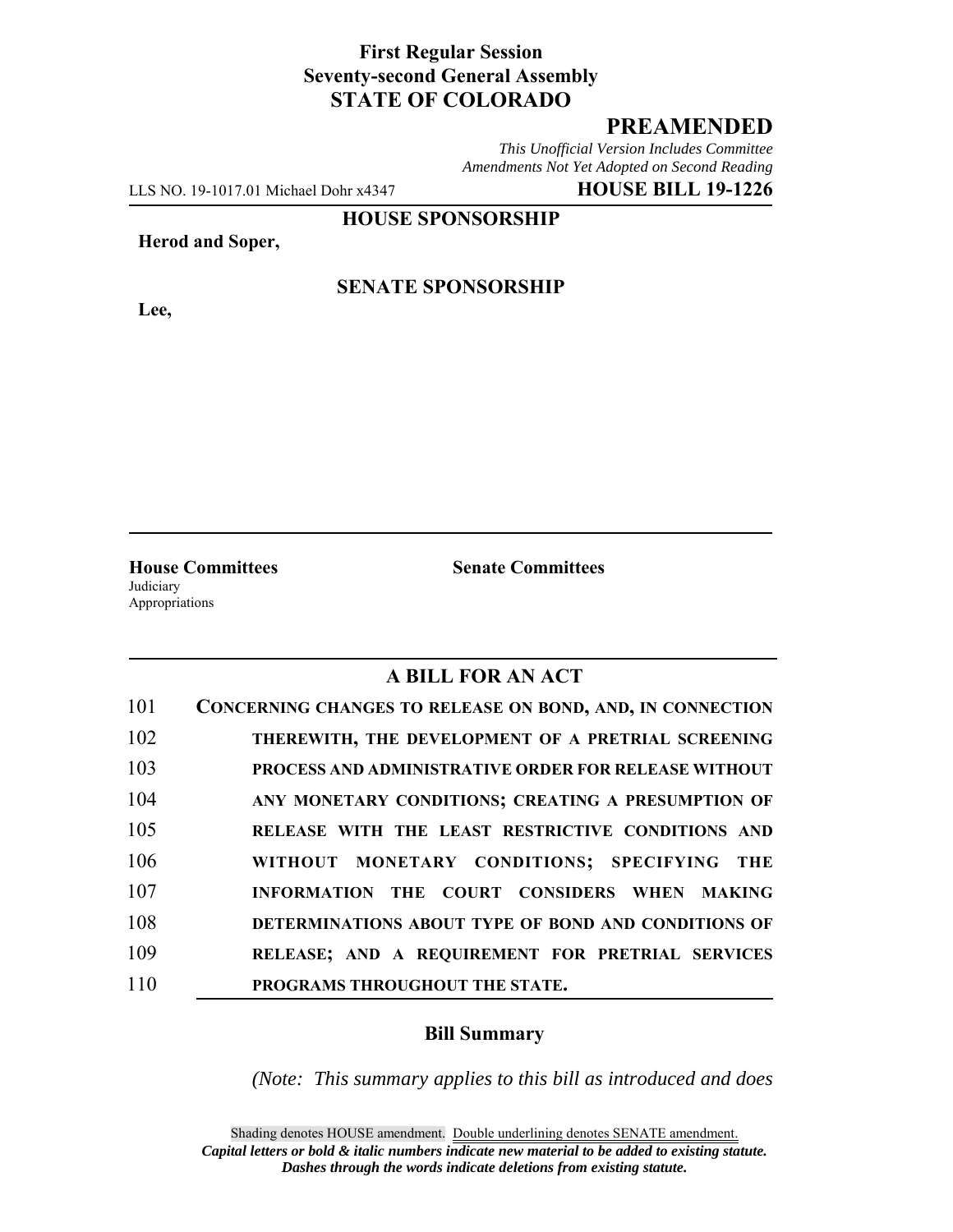*not reflect any amendments that may be subsequently adopted. If this bill passes third reading in the house of introduction, a bill summary that applies to the reengrossed version of this bill will be available at http://leg.colorado.gov.)*

Under current law, if a defendant is arrested for certain crimes and the court determines that the public would be in significant peril if the accused is released, the defendant is not bailable. The bill removes from the list of crimes that are not bailable the crime of possession of a weapon by a previous offender and sex assault crimes.

The bill requires each judicial district to develop:

- A pretrial screening process; and
- ! A chief judge administrative order specifying written criteria for the immediate release of certain defendants without any monetary conditions.

The office of the state court administrator shall develop statewide standards and guidelines for the pretrial screening process and written criteria for immediate release of certain defendants without any monetary conditions.

The bill creates a presumption that a defendant should be released with the least restrictive conditions possible and without monetary conditions unless the court finds one or more of the following:

- The person poses a substantial risk of danger to the safety of any person or the community; or
- ! There is a substantial risk that the person will not appear in court as required; or
- ! There is a substantial risk that the person will attempt to obstruct the criminal process; and
- ! There are no reasonable nonmonetary conditions of release that reasonably assure:
	- ! The safety of any person or the community;
	- ! That the person will appear in court as required; or
	- ! That the person will not attempt to obstruct the criminal justice process.

The bill requires the court to consider the results of empirically developed and validated risk assessment instruction when making determinations about the type of bond and conditions of release, but the assessment cannot be the sole basis for the decision. The bill outlines the other factors to consider in selecting the type of bond and conditions of release.

- The bill delineates the types of bond that a court can set:
- ! An unsecured personal recognizance bond, which may include an amount specified by the court;
- ! An unsecured personal recognizance bond with additional nonmonetary conditions of release designed specifically to reasonably ensure the appearance of the person in court and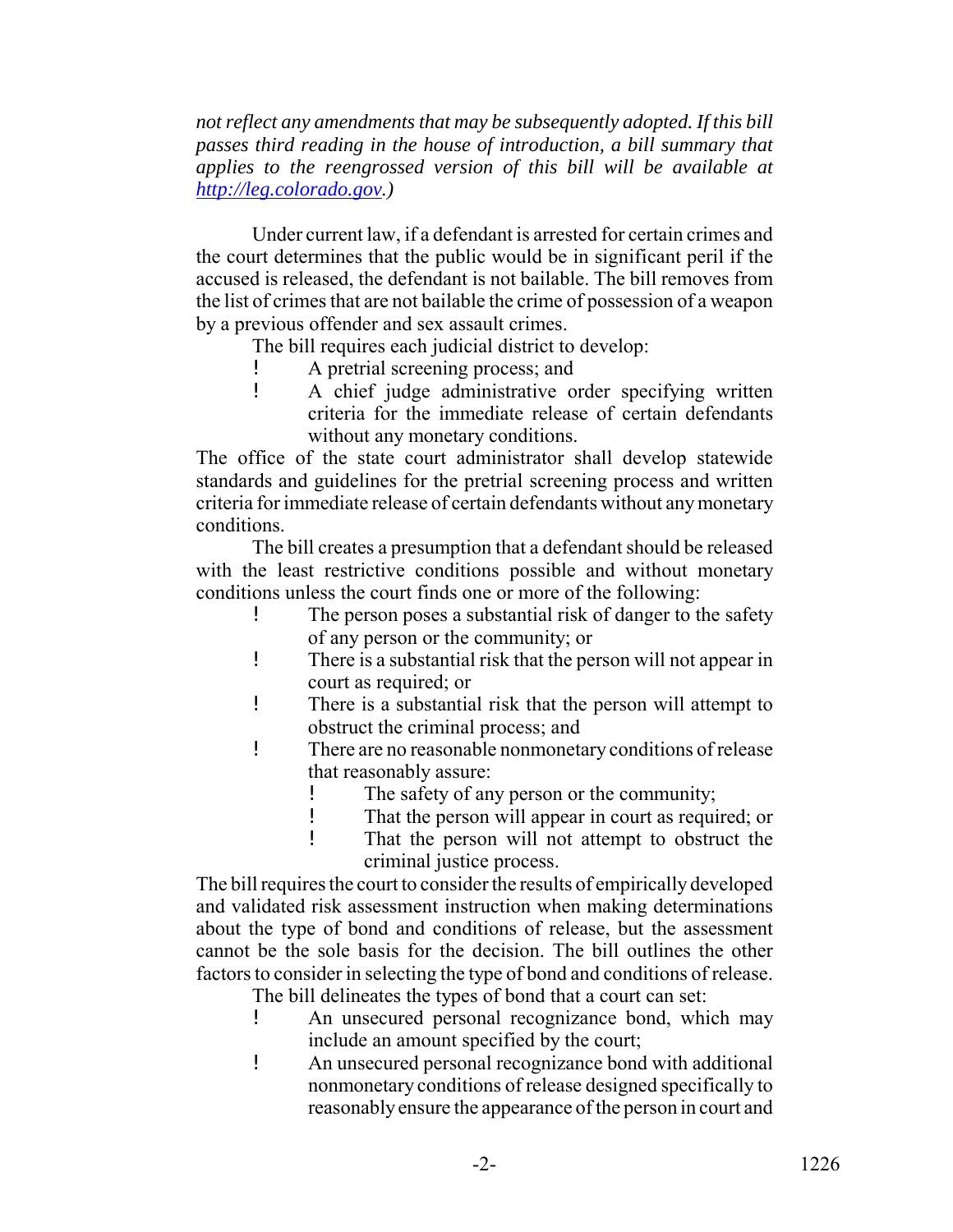the safety of any person or persons or the community;

- ! A bond with secured monetary conditions; and<br>
A bond with secured real estate conditions when
- ! A bond with secured real estate conditions when the court determined that release on an unsecured personal recognizance bond without monetary conditions will not reasonably ensure the appearance of the person in court or the safety of any person or persons or the community.

The bill requires all counties and cities and counties to develop a pretrial services program by July 1, 2020. A community advisory board is established in each county or city and county to develop the plan for the pretrial services program. The chief judge shall approve the plan developed by the community advisory board prior to implementing and starting the pretrial services program. The bill creates a funding program to allow judicial districts to develop and sustain pretrial programs. The office of the state court administrator shall develop minimum standards for pretrial services programs, and the bill specifies other criteria for pretrial services programs.

The bill specifies how a defendant, prosecuting attorney, or bonding and release commissioner can ask for a review and modification of bond.

 *Be it enacted by the General Assembly of the State of Colorado:* **SECTION 1.** In Colorado Revised Statutes, 16-4-101, **repeal** 3 (1)(b)(IV) and (1)(b)(V) as follows: **16-4-101. Bailable offenses - definitions.** (1) All persons shall be bailable by sufficient sureties except: (b) When, after a hearing held within ninety-six hours of arrest and upon reasonable notice, the court finds that the proof is evident or the presumption is great as to the crime alleged to have been committed and finds that the public would be placed in significant peril if the accused were released on bail and such person is accused in any of the following 11 cases: (IV) A crime of possession of a weapon by a previous offender 13 alleged to have been committed in violation of section 18-12-108 (2)(b),  $(2)(e)$ ,  $(4)(b)$ ,  $(4)(e)$ , or  $(5)$ , C.R.S.;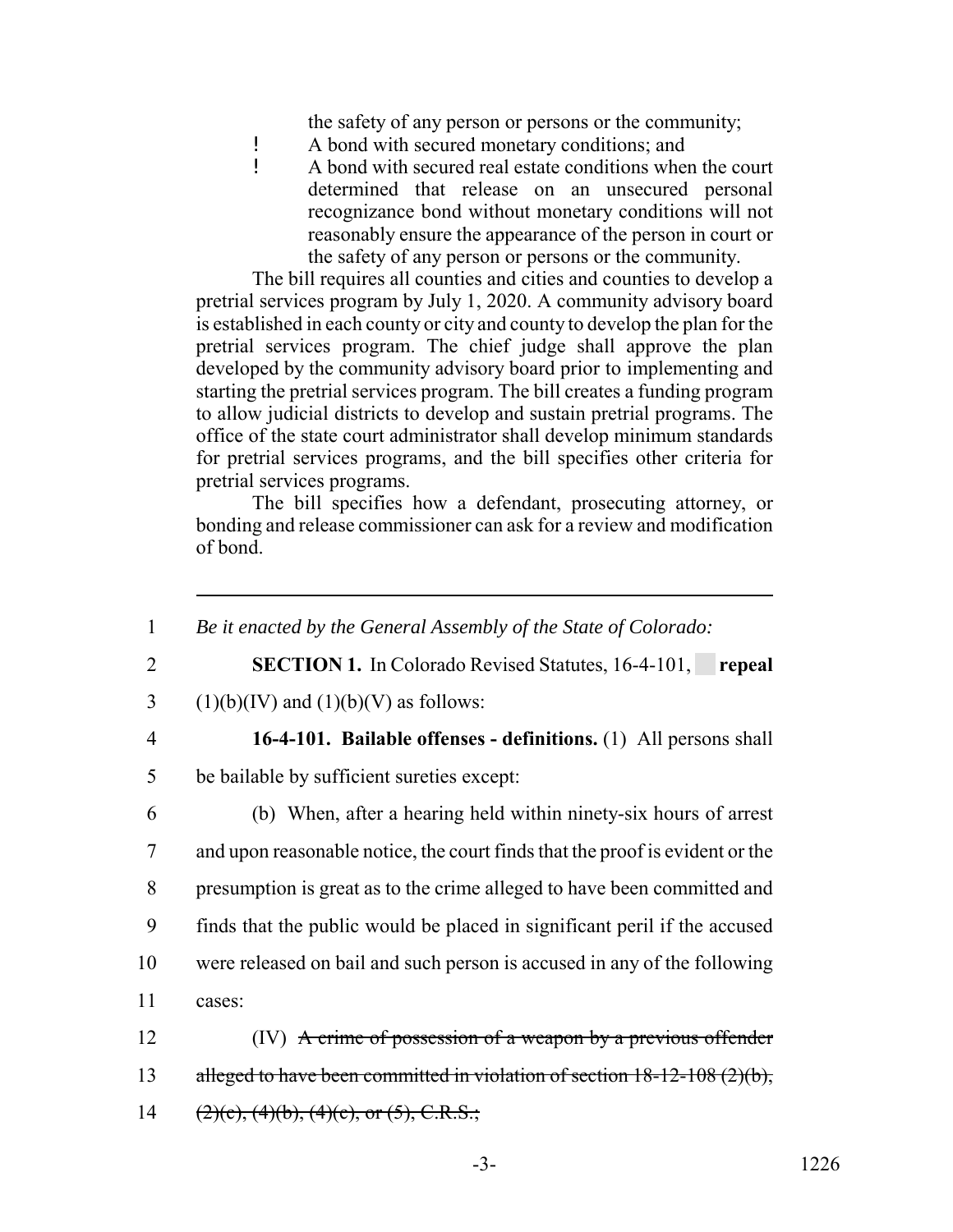(V) Sexual assault, as described in section 18-3-402, sexual 2 assault in the first degree, as described in section 18-3-402, as it existed prior to July 1, 2000, sexual assault in the second degree, as described in section 18-3-403, as it existed prior to July 1, 2000, sexual assault on a child, as described in section 18-3-405, or sexual assault on a child by one in a position of trust, as described in section 18-3-405.3 in which the victim is fourteen years of age or younger and seven or more years younger than the accused.

9

10 **SECTION 2.** In Colorado Revised Statutes, **amend** 16-4-102 as 11 follows:

12 **16-4-102. Right to bail - before conviction.** Any person who is 13 in custody, and for whom the court has not set bond and conditions of 14 release pursuant to the applicable rule of criminal procedure, and who is 15 not subject to the provisions of section 16-4-101 (5), ARRESTED AND HAS 16 NOT BEEN RELEASED PURSUANT TO SECTION 16-4-103 has the right to a 17 hearing to determine bond and conditions of release. A person in custody 18 may also request a hearing so that bond and conditions of release can be 19 set. Upon receiving the request, the judge shall notify the district attorney 20 immediately of the arrested person's request, and the district attorney shall 21 have the right to attend and advise the court of matters pertinent to the 22 type of bond and conditions of release to be set. The judge shall also 23 order REQUIRE the appropriate law enforcement agency having custody 24 of the prisoner to bring him or her before the court forthwith, and the 25 judge shall set bond and conditions of release if the offense for which the 26 person was arrested is bailable. It shall not be a prerequisite to bail that 27 a criminal charge of any kind has been filed.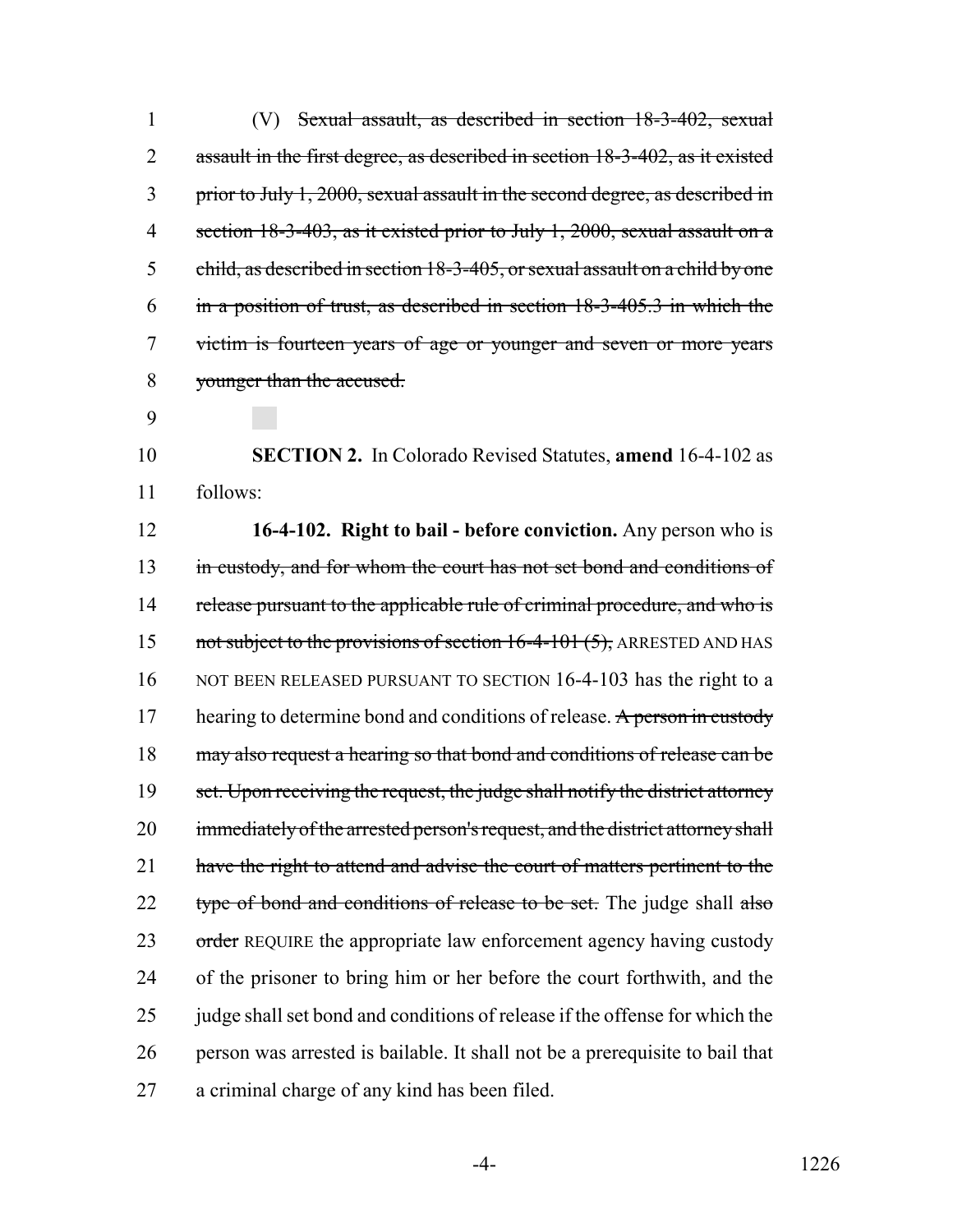**SECTION 3.** In Colorado Revised Statutes, **repeal and reenact, with amendments,** 16-4-103 as follows:

 **16-4-103. Setting and selection type of bond - development of criteria by each judicial district - assessment and release program.** (1) EACH JUDICIAL DISTRICT SHALL DEVELOP, ON OR BEFORE MARCH 31, 2020, FOR IMPLEMENTATION BY JULY 1, 2020:

 (a) A PRETRIAL RELEASE SCREENING PROCESS TO ASSESS EACH PERSON AS SOON AS PRACTICABLE BUT NO LATER THAN TWENTY-FOUR 9 HOURS AFTER ADMISSION TO A DETENTION FACILITY;

 (b) AN ADMINISTRATIVE ORDER OF THE CHIEF JUDGE OF THAT JUDICIAL DISTRICT SPECIFYING WRITTEN CRITERIA ALLOWING FOR THE IMMEDIATE PRETRIAL RELEASE OF CERTAIN DETAINED PERSONS ON A SUMMONS OR AN UNSECURED PERSONAL RECOGNIZANCE BOND WITHOUT MONETARY CONDITIONS AFTER THE PRETRIAL ASSESSMENT IS COMPLETED 15 AND WITHOUT AN INITIAL HEARING BEFORE THE COURT. THE CRITERIA FOR RELEASE MUST BE DEVELOPED IN CONJUNCTION WITH ALL LOCAL STAKEHOLDERS, WHICH INCLUDE BUT ARE NOT BE LIMITED TO A REPRESENTATIVE OF THE DISTRICT ATTORNEY'S OFFICE, THE PUBLIC DEFENDER, THE SHERIFF'S DEPARTMENT, THE PRETRIAL SERVICES PROGRAM, A VICTIM ADVOCATE, AND THE OFFICE OF THE STATE COURT ADMINISTRATOR. EACH JUDICIAL DISTRICT SHALL ALSO, IN THE DEVELOPMENT OF THE CRITERIA, SOLICIT AND OBTAIN THE INPUT OF AT LEAST ONE INDIVIDUAL WHO HAS BEEN INCARCERATED IN THE JUDICIAL DISTRICT BECAUSE OF AN INABILITY TO PAY A MONETARY CONDITION OF BOND AND CONSIDER THE INPUT IN THE DEVELOPMENT OF THE ADMINISTRATIVE ORDER.

27 (2) THE OFFICE OF THE STATE COURT ADMINISTRATOR SHALL

-5- 1226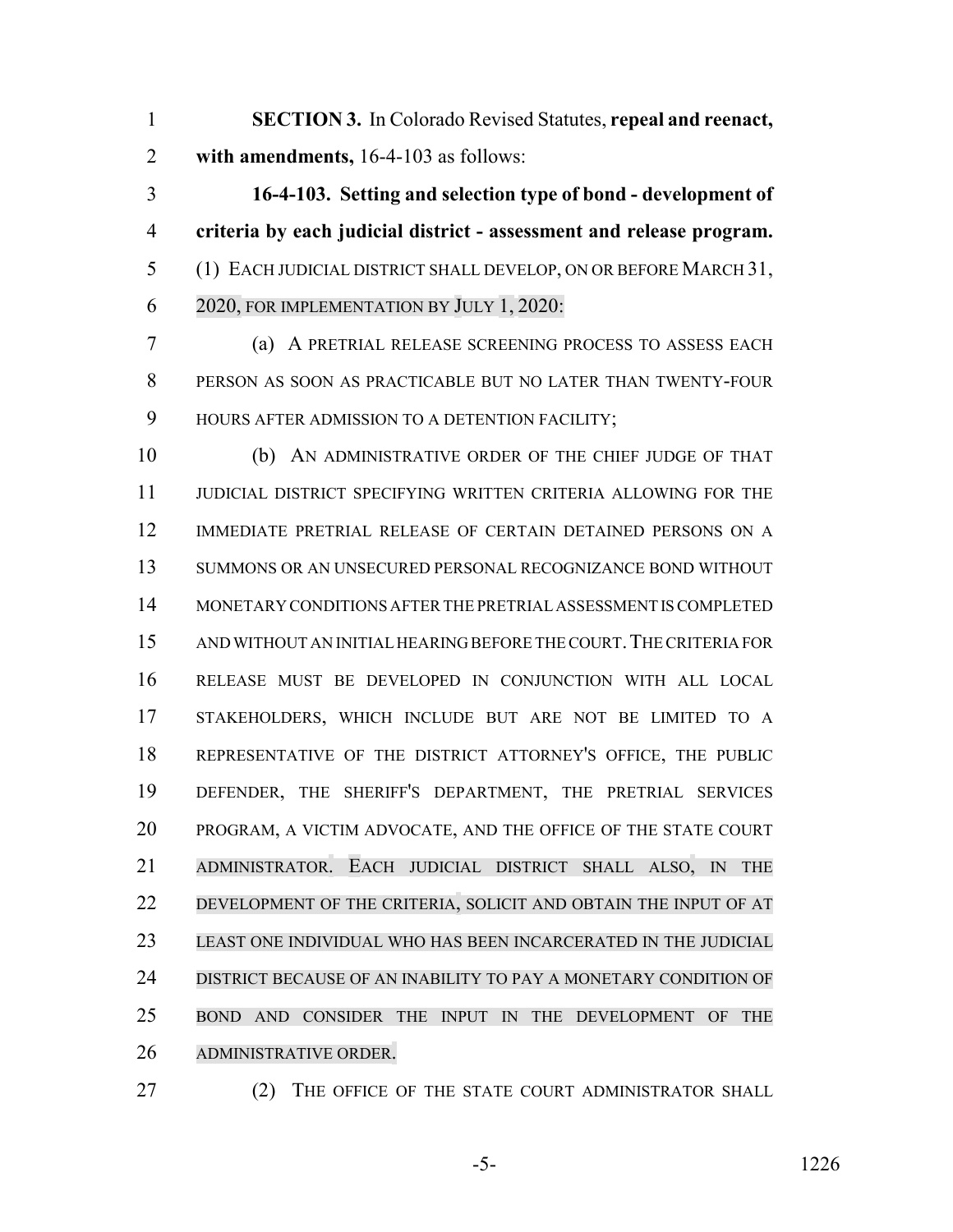DEVELOP STATEWIDE STANDARDS AND GUIDELINES FOR THE DEVELOPMENT OF BOTH THE PRETRIAL RELEASE SCREENING AND THE WRITTEN CRITERIA FOR PRETRIAL RELEASE AS REQUIRED BY SUBSECTION (1) OF THIS SECTION. THE OFFICE OF THE STATE COURT ADMINISTRATOR SHALL DEVELOP THE STATEWIDE STANDARDS AND GUIDELINES IN CONJUNCTION WITH A REVIEW OF THE RELEVANT RESEARCH AND BEST PRACTICES MODELS THROUGHOUT THE COUNTRY, WHICH INCLUDE, BUT ARE NOT LIMITED TO:

 (a) THE IMPACT OF DETENTION ON LOW-RISK PERSONS AND RECIDIVISM;

 (b) THE NATIONAL AND STATE DATA AND RESEARCH REGARDING THE USE OF NONMONETARY CONDITIONS OF BOND AS THEY RELATE TO 13 SAFETY OF ANY PERSON OR THE COMMUNITY AND APPEARANCE RATES; AND

 (c) THE RELEVANT CASE LAW AND NATIONAL BEST PRACTICES REGARDING THE USE OF MONETARY CONDITIONS OF BOND.

 (3) IN THE CHIEF JUDGE ADMINISTRATIVE ORDER CREATED 18 PURSUANT TO SUBSECTION (1)(b) OF THIS SECTION, THE CHIEF JUDGE OF THE JUDICIAL DISTRICT SHALL DESIGNATE A PERSON, AGENCY, OR PROGRAM FOR EACH DETENTION FACILITY WITHIN THE JUDICIAL DISTRICT TO CONDUCT THE PRETRIAL RELEASE SCREENING TO ALLOW FOR RELEASE OF PERSONS TAKEN INTO CUSTODY BY LAW ENFORCEMENT OFFICIALS.THE CHIEF JUDGE SHALL ALSO DESIGNATE A PERSON, AGENCY, OR PROGRAM AS A BONDING AND RELEASE COMMISSIONER, AS DEFINED IN SECTION 16-4-109 (4)(b), WHO IS AUTHORIZED TO RELEASE PERSONS ASSESSED ELIGIBLE FOR RELEASE PURSUANT TO THE CRITERIA WITHOUT MONETARY CONDITIONS OF BOND. ALL RELEASES ON NONMONETARY BONDS MUST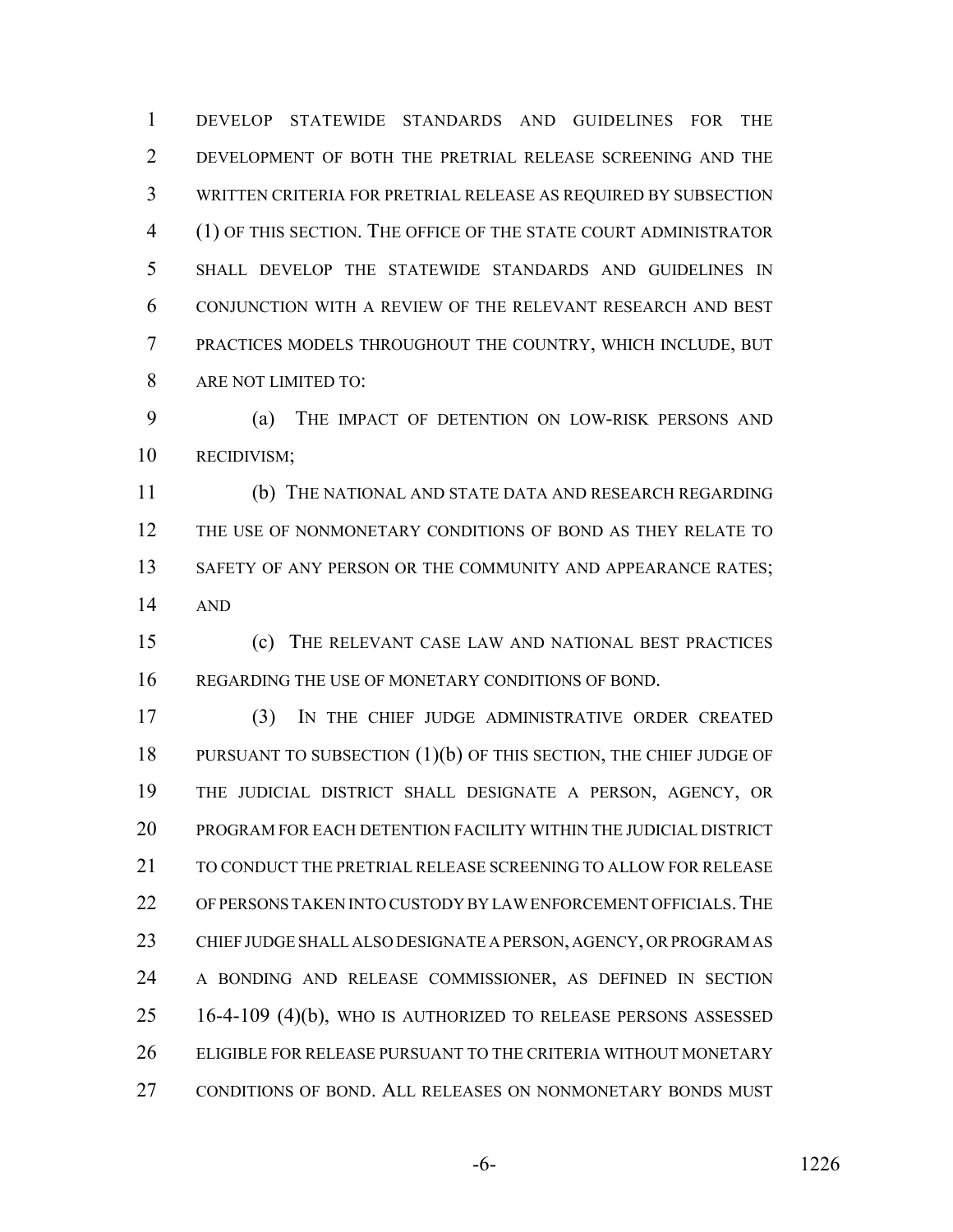INCLUDE THE STANDARD AND STATUTORILY MANDATED BOND CONDITIONS PURSUANT TO SECTION 16-4-105 AND MAY INCLUDE ANY OTHER 3 APPROPRIATE AND NECESSARY NONMONETARY CONDITIONS AS DETERMINED BY THE PRETRIAL SCREENING PROCESS AND THE WRITTEN RELEASE CRITERIA OF EACH JURISDICTION.

 (4) THIS SECTION DOES NOT PROHIBIT THE RELEASE OF A DEFENDANT PURSUANT TO LOCAL PRETRIAL RELEASE POLICIES THAT REQUIRE PAYMENT OF A MONETARY CONDITION OF RELEASE PRIOR TO AN INDIVIDUALIZED DECISION BY A JUDGE OR JUDICIAL OFFICER.

 **SECTION 4.** In Colorado Revised Statutes, **repeal and reenact, with amendments,** 16-4-104 as follows:

 **16-4-104. Initial hearing - types of bond set by the court - factors for setting conditions of bond - right to counsel.** (1) AT THE 14 INITIAL HEARING, IF THE PERSON IS NOT RELEASED PURSUANT TO THE PROVISIONS OF SECTION 16-4-103, THE COURT SHALL DETERMINE THE TYPE OF BOND AND THE CONDITIONS OF RELEASE. IN MAKING THAT DETERMINATION, THE COURT SHALL PRESUME THE RELEASE OF THE PERSON WITH THE LEAST RESTRICTIVE CONDITIONS. THE COURT SHALL FURTHERPRESUMERELEASE OFTHE DEFENDANT WITHOUT THE USE OF ANY MONETARY CONDITIONS OF BOND UNLESS THE COURT FINDS THAT:

21 (a) ONE OR MORE OF THE FOLLOWING EXIST:

**(I)** THE PERSON POSES A SUBSTANTIAL RISK OF DANGER TO THE 23 SAFETY OF ANY PERSON OR THE COMMUNITY; OR

**(II)** THERE IS A SUBSTANTIAL RISK THAT THE PERSON WILL ATTEMPT TO FLEE PROSECUTION; OR

 (III) THERE IS A SUBSTANTIAL RISK THAT THE PERSON WILL ATTEMPT TO OBSTRUCT OR OTHERWISE WILLFULLY AVOID THE CRIMINAL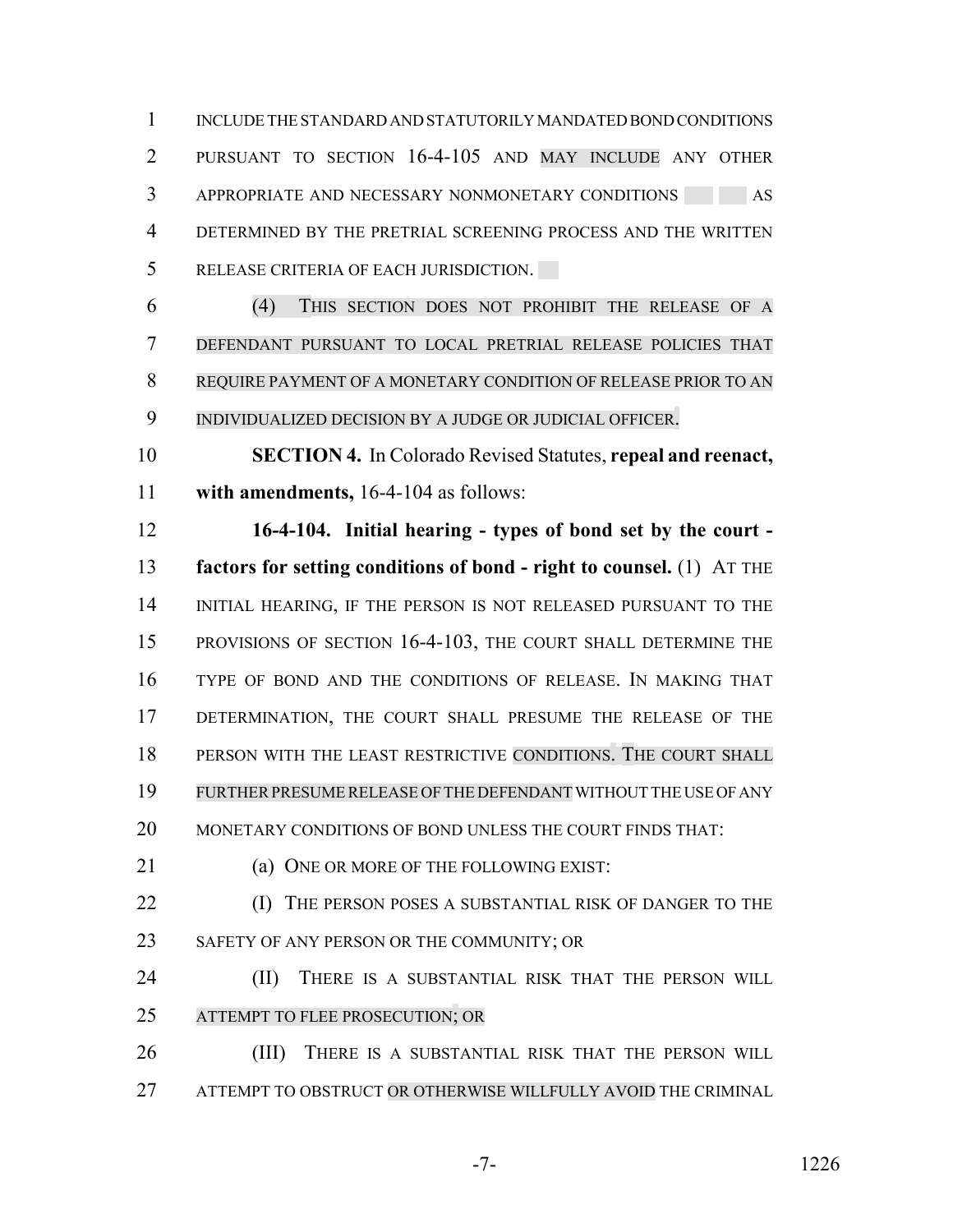PROCESS; AND

 (b) THERE ARE NO REASONABLE NONMONETARY CONDITIONS OF RELEASE THAT REASONABLY ENSURE: (I) THE SAFETY OF ANY PERSON OR THE COMMUNITY; (II) THAT THE PERSON WILL ATTEMPT TO FLEE PROSECUTION; OR (III) THAT THE PERSON WILL NOT ATTEMPT TO OBSTRUCT OR OTHERWISE WILLFULLY AVOID THE CRIMINAL JUSTICE PROCESS. (2) IN MAKING THE DETERMINATION ABOUT THE TYPE OF BOND AND CONDITIONS OF RELEASE, THE COURT SHALL CONSIDER: (a) THE INDIVIDUAL CIRCUMSTANCES OF THE DEFENDANT, 11 INCLUDING HIS OR HER FINANCIAL CIRCUMSTANCES; (b) THE NATURE AND SEVERITY OF THE ALLEGED OFFENSE; (c) VICTIM INPUT, IF RECEIVED; (d) ALL METHODS OF RELEASE TO AVOID UNNECESSARY PRETRIAL INCARCERATION AND TO AVOID UNNECESSARY LEVELS OF SUPERVISION AS 16 CONDITIONS OF PRETRIAL RELEASE; (e) THE WRITTEN CRITERIA FOR PRETRIAL RELEASE DEVELOPED BY 18 THE JUDICIAL DISTRICT PURSUANT TO SECTION 16-4-103 (1)(b); (f) THE EMPLOYMENT STATUS AND HISTORY OF THE PERSON IN CUSTODY; (g) THE NATURE AND EXTENT OF FAMILY RELATIONSHIPS OF THE 22 PERSON IN CUSTODY; 23 (h) PAST AND PRESENT RESIDENCES OF THE PERSON IN CUSTODY; 24 (i) THE CHARACTER AND REPUTATION OF THE PERSON IN CUSTODY; 25 (j) IDENTITY OF PERSONS WHO AGREE TO ASSIST THE PERSON IN 26 CUSTODY IN ATTENDING COURT AT THE PROPER TIME; (k) THE LIKELY SENTENCE, CONSIDERING THE NATURE AND

-8- 1226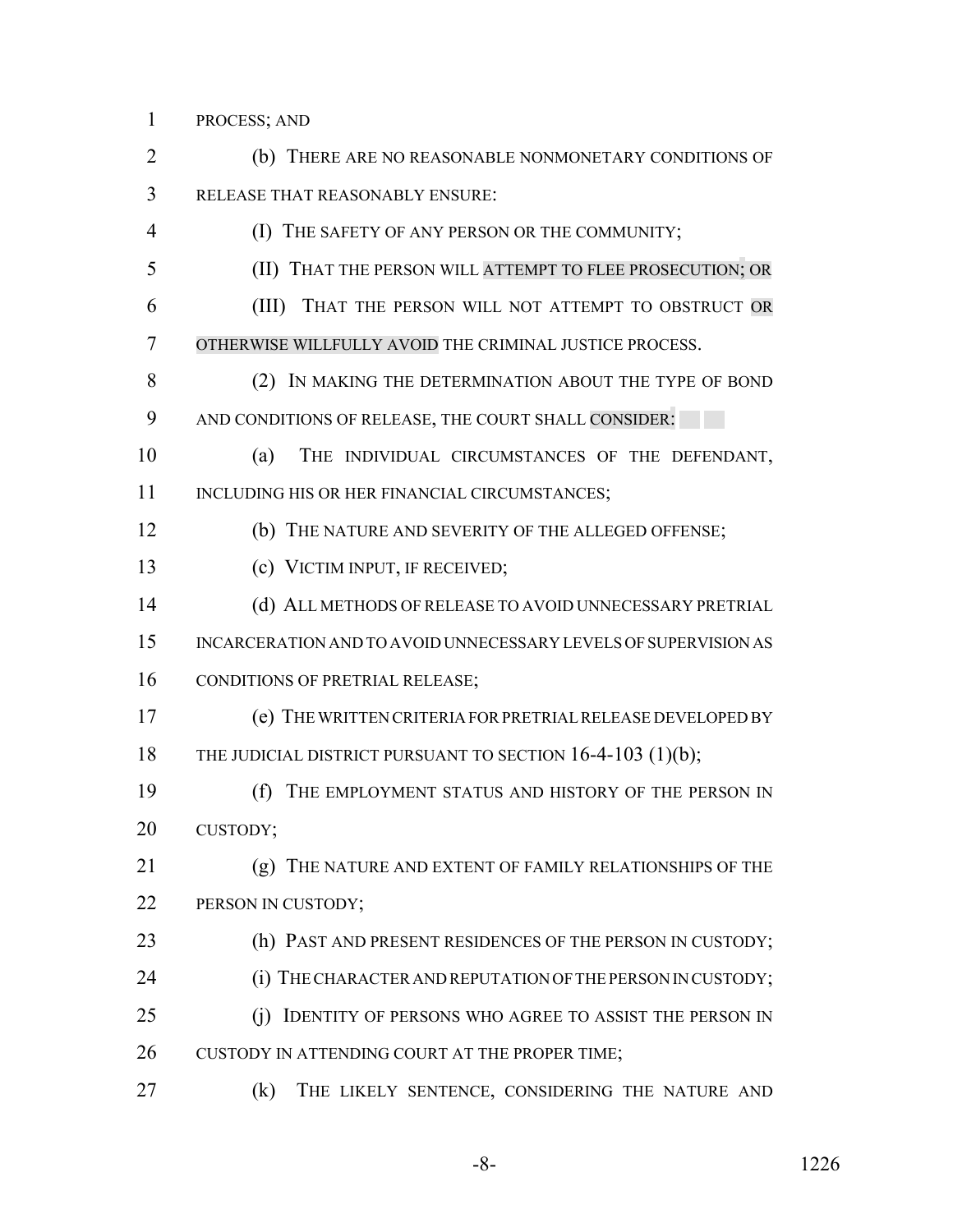OFFENSE PRESENTLY CHARGED, ESPECIALLY IF THE DEFENDANT IS NOT 2 LIKELY TO BE SENTENCED TO INCARCERATION; (l) THE PRIOR CRIMINAL RECORD, IF ANY, OF THE PERSON IN CUSTODY; (m) PRIOR FAILURES TO APPEAR THAT INDICATE THE PERSON IN CUSTODY'S INTENT TO FLEE OR AVOID PROSECUTION; (n) ANY FACTS INDICATING THAT THE DEFENDANT IS LIKELY TO 8 INTIMIDATE OR HARASS POSSIBLE WITNESSES; (o) ANY OTHER FACTS TENDING TO INDICATE THAT THE DEFENDANT HAS STRONG TIES TO THE COMMUNITY AND IS NOT LIKELY TO FLEE THE JURISDICTION; AND (p) THERESULTSOFANEMPIRICALLYDEVELOPEDANDVALIDATED RISK ASSESSMENT INSTRUMENT DESIGNED TO IMPROVE PRETRIAL RELEASE 14 DECISIONS BY PROVIDING THE COURT INFORMATION THAT CLASSIFIES A PERSON IN CUSTODY BASED UPON THE PREDICTED LEVEL OF RISK OF PRETRIAL FAILURE. ANY RESULTS OF A RISK ASSESSMENT PROVIDED TO 17 THE COURT MUST INCLUDE THE RISK CATEGORY OF THE DEFENDANT ALONG WITH THE PREDICTED SUCCESS RATES FOR EACH RISK CATEGORY. HOWEVER, THE COURT SHALL NOT USE THE RESULTS OF THE INSTRUMENT AS THE SOLE BASIS FOR SETTING THE TYPE OF BOND AND CONDITIONS OF RELEASE. 22 (3) BECAUSE OF THE DANGER POSED TO ANY PERSON AND THE COMMUNITY, A PERSON WHO IS ARRESTED FOR AN OFFENSE UNDER SECTION 42-4-1301 (1) SHALL NOT ATTEND A BAIL HEARING UNTIL THE PERSON IS NO LONGER INTOXICATED OR UNDER THE INFLUENCE OF DRUGS. THE PERSON MUST BE HELD IN CUSTODY UNTIL THE PERSON MAY SAFELY

27 ATTEND THE HEARING.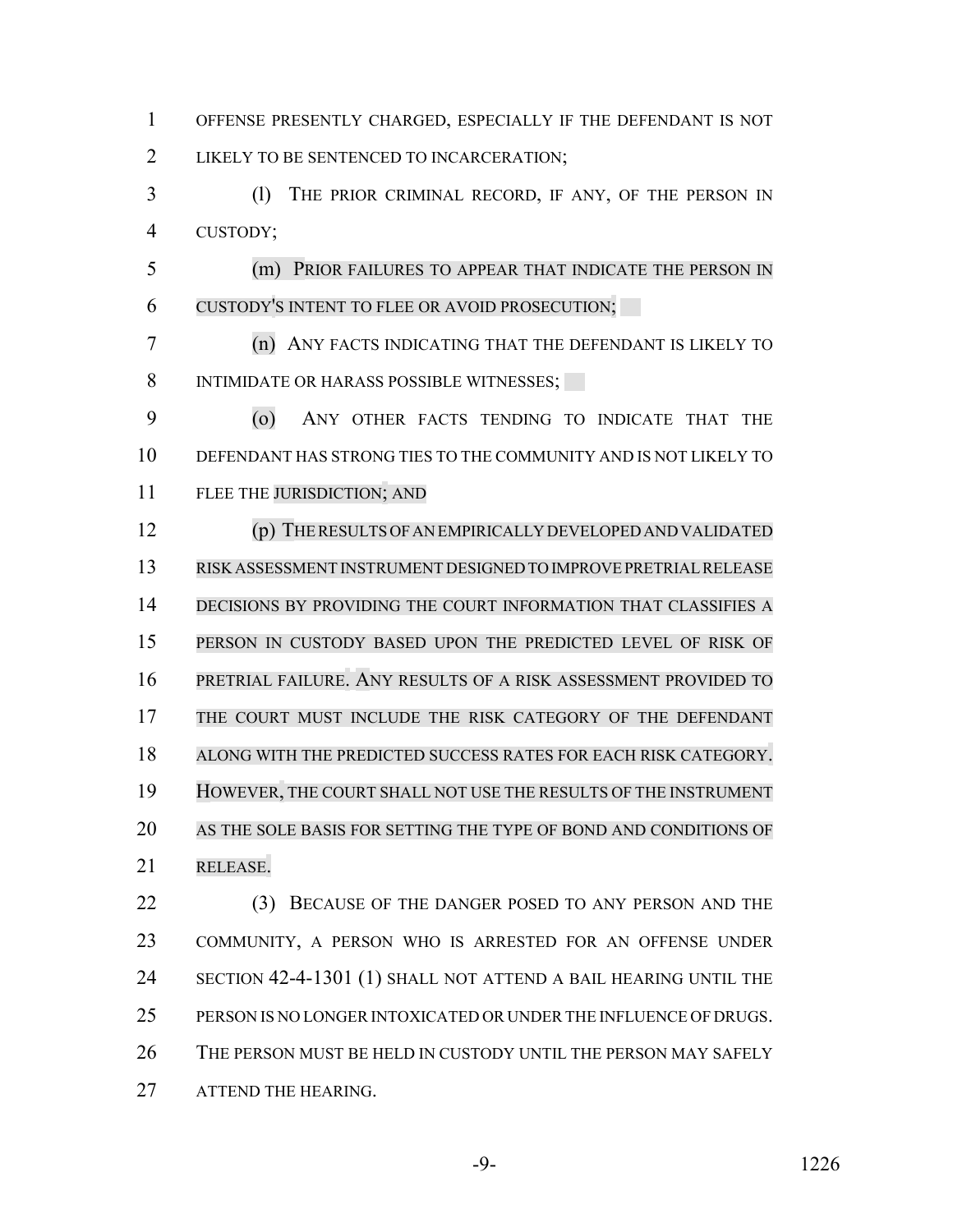(4) THE TYPES OF BOND THAT MAY BE SET BY THE COURT INCLUDE:

 (a) AN UNSECURED PERSONAL RECOGNIZANCE BOND, WHICH MAY INCLUDE AN AMOUNT SPECIFIED BY THE COURT.THE COURT MAY REQUIRE ADDITIONAL OBLIGORS ON THE BOND AS A CONDITION OF THE BOND.

 (b) AN UNSECURED PERSONAL RECOGNIZANCE BOND WITH ADDITIONAL NONMONETARY CONDITIONS OF RELEASE DESIGNED SPECIFICALLY TO REASONABLY ENSURE THE APPEARANCE OF THE PERSON IN COURT AND THE SAFETY OF ANY PERSON OR PERSONS OR THE COMMUNITY;

 (c) A BOND WITH SECURED MONETARY CONDITIONS SUBJECT TO 11 THE PROVISIONS OF SUBSECTION (1) OF THIS SECTION. UNLESS THE COURT MAKES FACTUAL FINDINGS ON THE RECORD WITH RESPECT TO THE DEFENDANT THAT A CERTAIN METHOD OF BOND, AS SELECTED BY THE COURT, IS NECESSARY TO REASONABLY ENSURE THE APPEARANCE OF THE PERSON IN COURT AND REASONABLY ENSURE THE SAFETY OF ANY PERSON OR PERSONS IN THE COMMUNITY, THE PERSON SHALL BE RELEASED FROM CUSTODY UPON EXECUTION OF BOND IN THE FULL AMOUNT OF MONEY TO 18 BE SECURED BY ANY ONE OF THE FOLLOWING METHODS, AS SELECTED BY THE DEFENDANT:

**(I) BY A DEPOSIT WITH THE CLERK OF THE COURT OF AN AMOUNT** 21 OF CASH EQUAL TO THE MONETARY CONDITION OF THE BOND:

 (II) BY REAL ESTATE SITUATED IN THIS STATE WITH UNENCUMBERED EQUITY NOT EXEMPT FROM EXECUTION OWNED BY THE ACCUSED OR ANY OTHER PERSON ACTING AS SURETY ON THE BOND, WHICH UNENCUMBERED EQUITY SHALL BE AT LEAST ONE AND ONE-HALF OF THE 26 AMOUNT OF THE SECURITY SET IN THE BOND;

(III) BY SURETIES WORTH AT LEAST ONE AND ONE-HALF OF THE

-10- 1226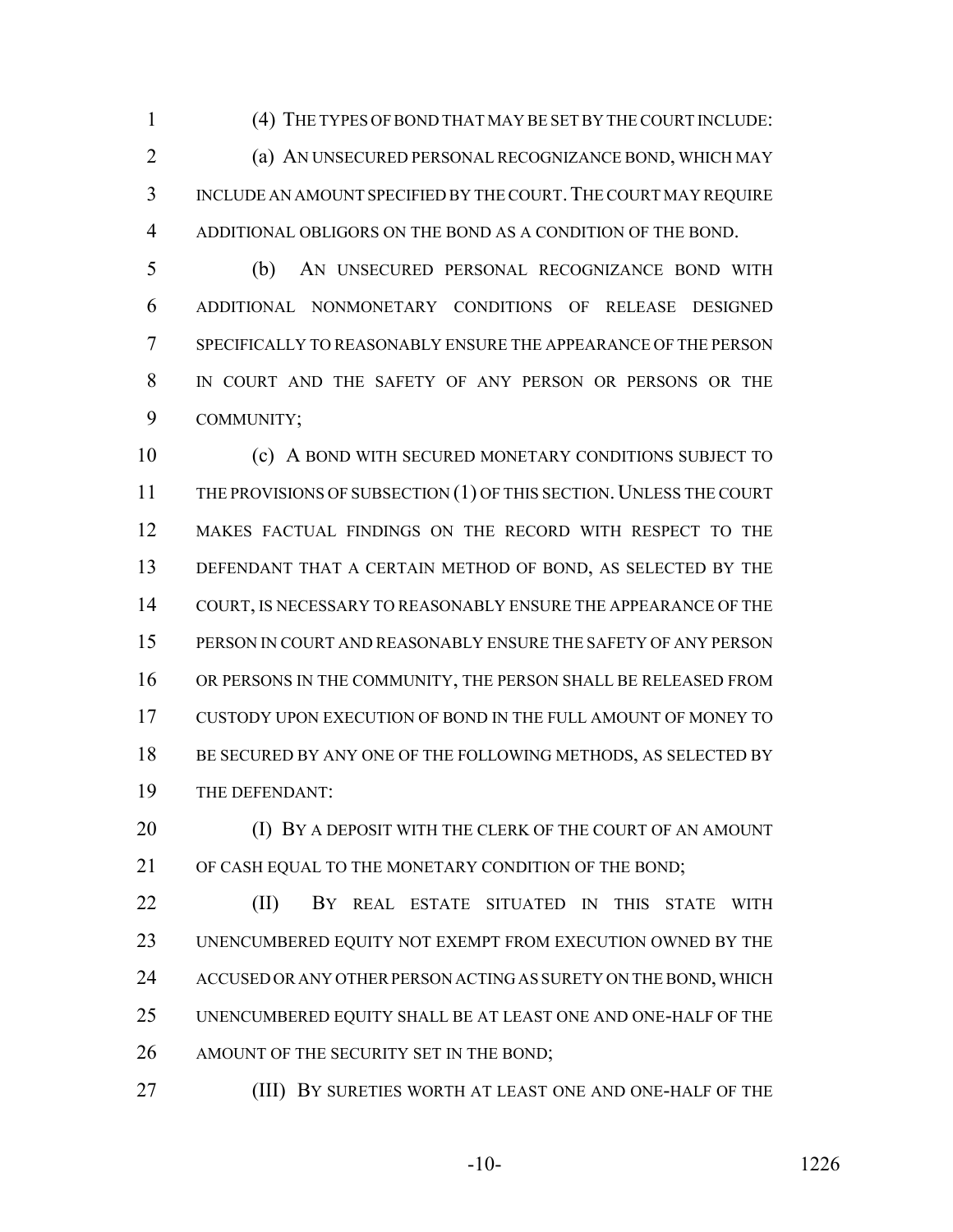SECURITY SET IN THE BOND; OR

 (IV) BY A BAIL BONDING AGENT, AS DEFINED IN SECTION 16-1-104  $3(3.5)$ .

 (d) A BOND WITH SECURED REAL ESTATE CONDITIONS WHEN THE COURT DETERMINES THAT RELEASE ON AN UNSECURED PERSONAL RECOGNIZANCE BOND WITHOUT MONETARY CONDITIONS WILL NOT REASONABLY ENSURE THE APPEARANCE OF THE PERSON IN COURT OR REASONABLY ENSURE THE SAFETY OF ANY PERSON OR PERSONS OR THE COMMUNITY. THE CLERK OF THE COURT SHALL NOT ACCEPT A BOND SECURED BY REAL ESTATE UNLESS THE RECORD OWNER OF THE PROPERTY PRESENTS TO THE CLERK OF THE COURT THE ORIGINAL DEED OF TRUST AS 12 DESCRIBED IN SUBSECTION  $(4)(d)(IV)$  OF THIS SECTION AND THE APPLICABLE RECORDING FEE. UPON RECEIPT OF THE DEED OF TRUST AND 14 FEE, THE CLERK OF THE COURT SHALL RECORD THE DEED OF TRUST WITH THE CLERK AND RECORDER FOR THE COUNTY IN WHICH THE PROPERTY IS LOCATED. FOR A BOND SECURED BY REAL ESTATE, THE AMOUNT OF THE OWNER'S UNENCUMBERED EQUITY SHALL BE DETERMINED BY DEDUCTING THE AMOUNT OF ALL ENCUMBRANCES LISTED IN THE OWNER AND ENCUMBRANCES CERTIFICATE FROM THE ACTUAL VALUE OF SUCH REAL ESTATE AS SHOWN ON THE CURRENT NOTICE OF VALUATION. THE OWNER OF THE REAL ESTATE SHALL FILE WITH THE BOND ALL OF THE FOLLOWING, 22 WHICH SHALL CONSTITUTE A MATERIAL PART OF THE BOND:

**(I) THE CURRENT NOTICE OF VALUATION OF SUCH REAL ESTATE** 24 PREPARED BY THE COUNTY ASSESSOR PURSUANT TO SECTION 39-5-121; (II) EVIDENCE OF TITLE ISSUED BY A TITLE INSURANCE COMPANY

 OR AGENT LICENSED PURSUANT TO ARTICLE 11 OF TITLE 10, WITHIN 27 THIRTY-FIVE DAYS AFTER THE DATE UPON WHICH THE BOND IS FILED;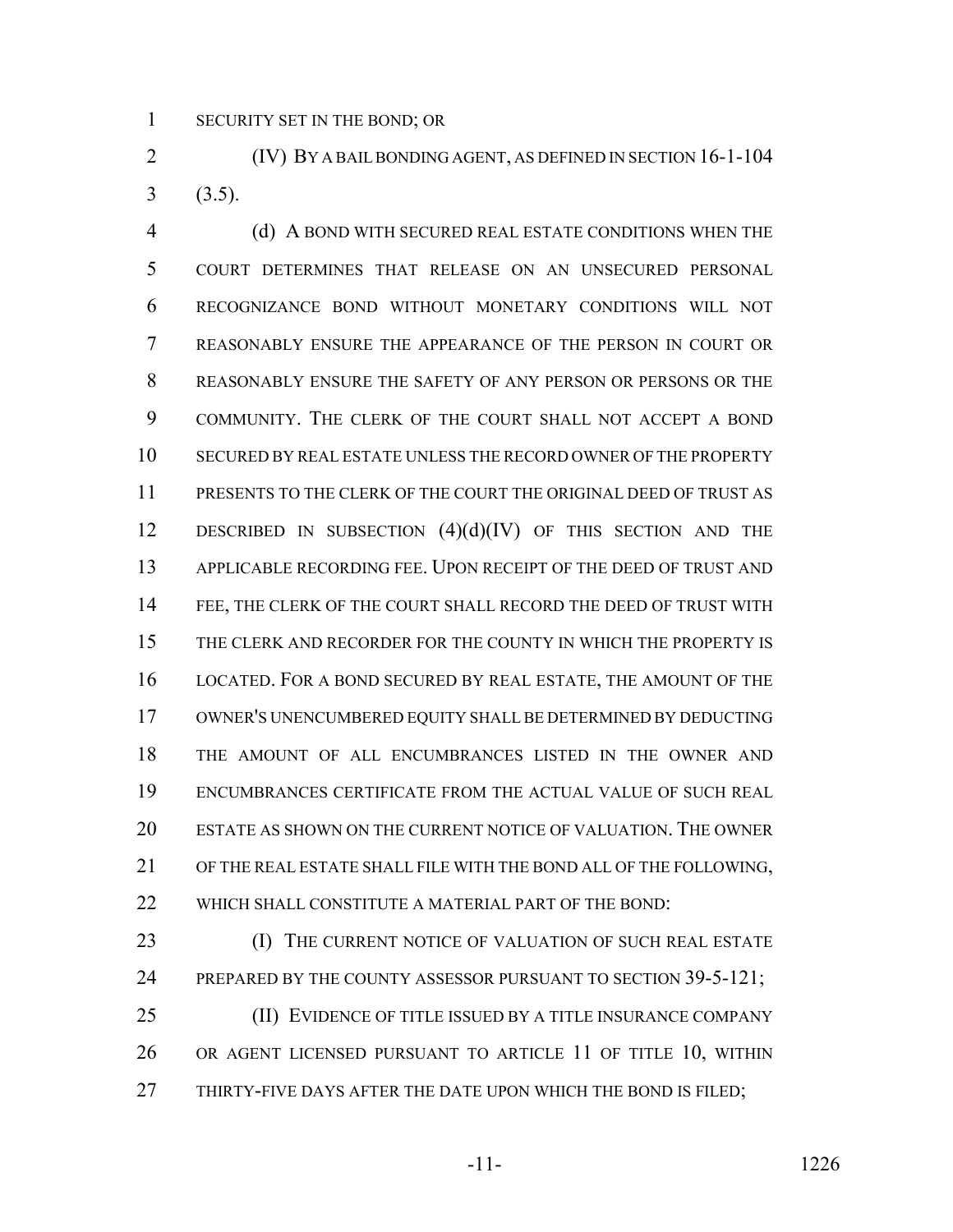(III) A SWORN STATEMENT BY THE OWNER OF THE REAL ESTATE THAT THE REAL ESTATE IS SECURITY FOR THE COMPLIANCE BY THE DEFENDANT WITH THE PRIMARY CONDITION OF THE BOND; AND

 (IV) A DEED OF TRUST TO THE PUBLIC TRUSTEE OF THE COUNTY OR CITY AND COUNTY IN WHICH THE REAL ESTATE IS LOCATED THAT IS EXECUTED AND ACKNOWLEDGED BY ALL RECORD OWNERS OF THE REAL ESTATE. THE DEED OF TRUST MUST NAME THE CLERK OF THE COURT APPROVING THE BOND AS BENEFICIARY.THE DEED OF TRUST MUST SECURE AN AMOUNT EQUAL TO ONE AND ONE-HALF TIMES THE AMOUNT OF THE BOND.

 (5) AT THE INITIAL HEARING, THE PERSON HAS THE RIGHT TO BE REPRESENTED BY AN ATTORNEY AND MUST BE ADVISED OF THE POSSIBLE CHARGES, PENALTIES, AND HIS OR HER RIGHTS AS SPECIFIED IN RULE 5 OF THE COLORADO RULES OF CRIMINAL PROCEDURE, UNLESS WAIVED BY THE DEFENDANT. THE COURT SHALL NOTIFY THE PUBLIC DEFENDER OF EACH PERSON IN CUSTODY BEFORE THE INITIAL HEARING, AND THE PERSON HAS THE RIGHT TO BE REPRESENTED BY THE PUBLIC DEFENDER AT THAT HEARING. ADDITIONALLY, THE COURT SHALL PROVIDE THE PUBLIC DEFENDER SUFFICIENT TIME TO PREPARE FOR AND PRESENT AN INDIVIDUALIZED ARGUMENT REGARDING THE RELEASE OF THE PERSON AND ANY CONDITIONS OF RELEASE AT THE INITIAL HEARING, CONSISTENT WITH 22 THE COURT'S DOCKET AND SCHEDULING PRIORITIES.

**(6) THE PROSECUTING ATTORNEY HAS THE RIGHT TO APPEAR AT**  ALL HEARINGS TO PROVIDE HIS OR HER POSITION ON BAIL AND CONDITIONS OF RELEASE AND ANY OTHER RELEVANT INFORMATION.

 (7) PRIOR TO THE INITIAL HEARING, THE PERSON, PROGRAM, OR AGENCY THAT HAS CONDUCTED THE PRETRIAL RELEASE SCREENING SHALL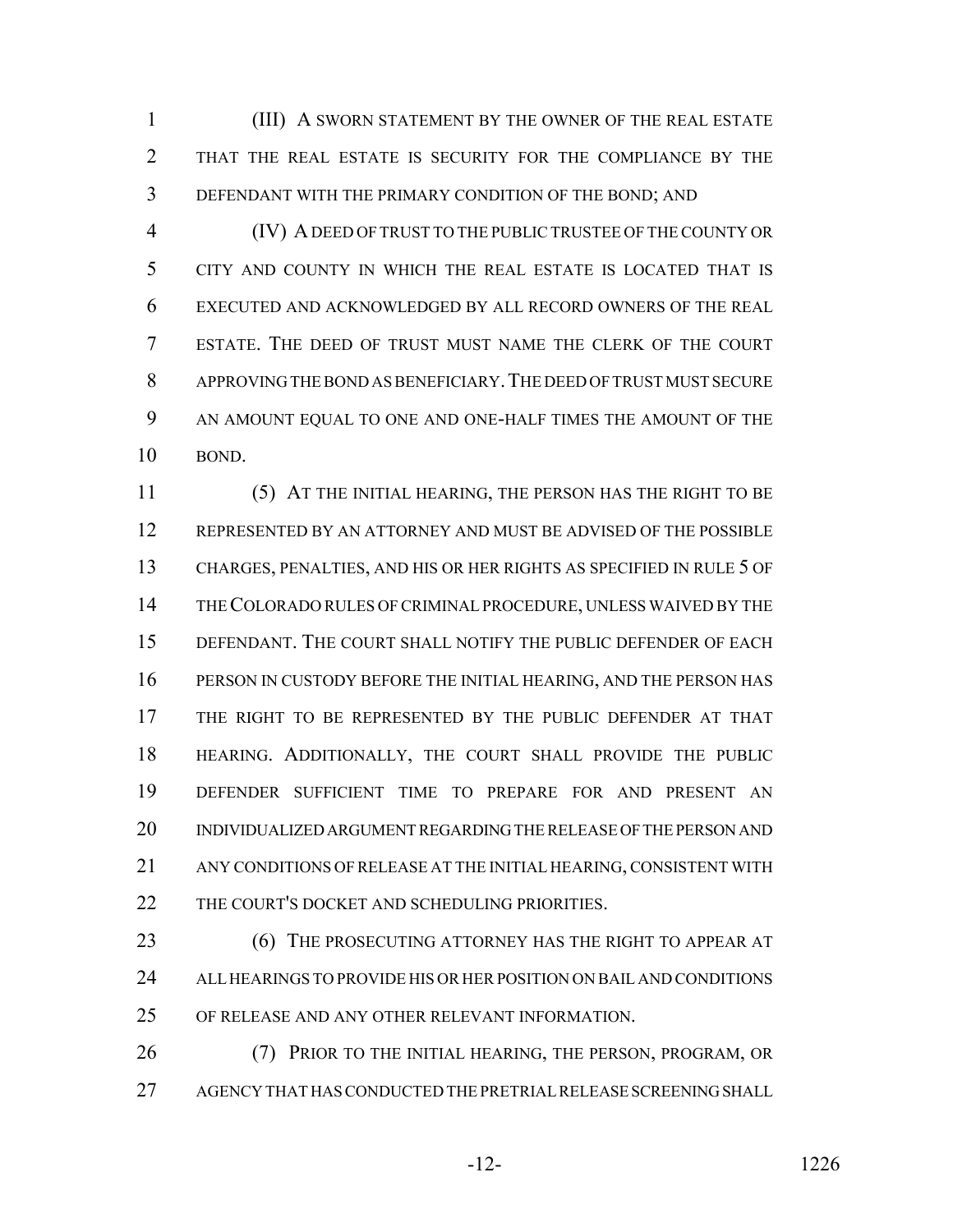PROVIDE ALL INFORMATION GATHERED REGARDING THE DEFENDANT, INCLUDING, BUT NOT LIMITED TO, THE RESULTS FROM ANY EMPIRICALLY DEVELOPED AND VALIDATED RISK ASSESSMENT INSTRUMENT AND THE ARREST AFFIDAVIT OR OTHER PROBABLE CAUSE STATEMENT TO THE PROSECUTION AND THE DEFENSE.

 **SECTION 5.** In Colorado Revised Statutes, 16-4-105, **amend** (7) as follows:

 **16-4-105. Conditions of release on bond.** (7) A person may be released on a bond with monetary condition of bond, when appropriate, 10 as described in section  $16-4-104$  (1)(c) SECTION 16-4-104 (4).

 **SECTION 6.** In Colorado Revised Statutes, **repeal and reenact, with amendments,** 16-4-106 as follows:

 **16-4-106. Pretrial services programs - report.** (1) TO REDUCE 14 BARRIERS TO THE PRETRIAL RELEASE OF PERSONS IN CUSTODY WHOSE RELEASE ON BOND WITH APPROPRIATE CONDITIONS REASONABLY ENSURES COURT APPEARANCE AND PUBLIC SAFETY, ALL COUNTIES AND CITIES AND COUNTIES SHALL DEVELOP BY JULY 1, 2020, A PRETRIAL SERVICES PROGRAM IN CONSULTATION WITH THE CHIEF JUDGE OF THE JUDICIAL DISTRICT THAT MAY BE UTILIZED BY THE COURTS OF THE JUDICIAL 20 DISTRICT. IN ORDER TO ESTABLISH THE PRETRIAL SERVICES PROGRAM, THE CHIEF JUDGE OF EACH JUDICIAL DISTRICT SHALL ESTABLISH A COMMUNITY ADVISORY BOARD TO FORMULATE A PLAN FOR A PRETRIAL SERVICES PROGRAM. MEMBERSHIP ON SUCH COMMUNITY ADVISORY BOARD MUST INCLUDE, AT A MINIMUM, A REPRESENTATIVE OF A LOCAL LAW ENFORCEMENT AGENCY, A REPRESENTATIVE OF THE DISTRICT ATTORNEY, 26 A REPRESENTATIVE OF THE PUBLIC DEFENDER, A VICTIM REPRESENTATIVE, AND AN INDIVIDUAL WHO HAS BEEN INCARCERATED IN THE JUDICIAL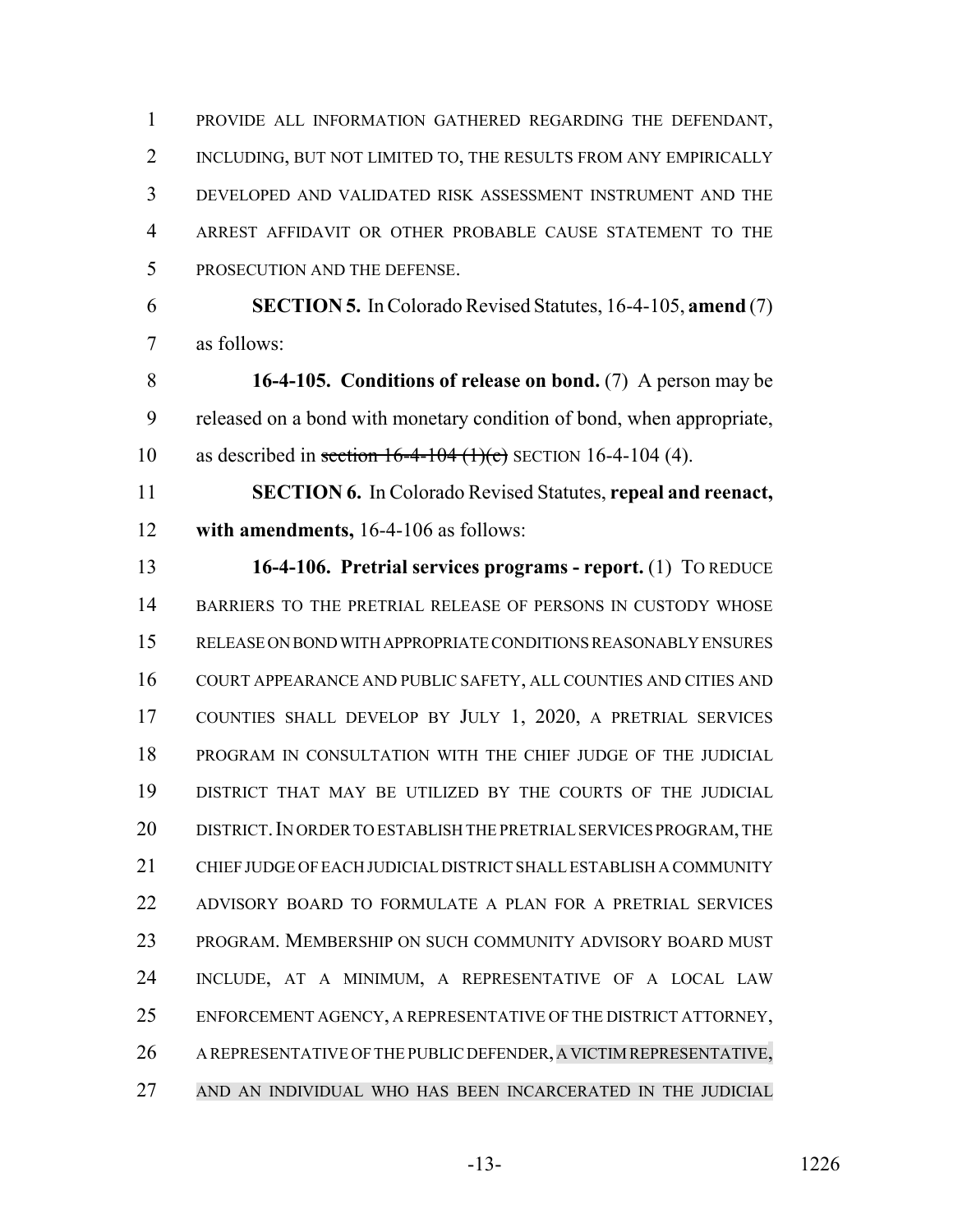DISTRICT OR A FAMILY MEMBER OF AN INDIVIDUAL WHO HAS BEEN 2 INCARCERATED IN THE JUDICIAL DISTRICT. THE CHIEF JUDGE IS ENCOURAGED TO APPOINT TO THE COMMUNITY ADVISORY BOARD AT LEAST ONE COUNTY COMMISSIONERFROMA COUNTYWITHIN THE JUDICIAL DISTRICT. THE CHIEF JUDGE OF THE JUDICIAL DISTRICT SHALL APPROVE THE PLAN FORMULATED BY THE COMMUNITY ADVISORY BOARD PRIOR TO THE ESTABLISHMENT AND UTILIZATION OF THE PRETRIAL SERVICES PROGRAM. THE OPTION CONTAINED IN THIS SECTION THAT A PRETRIAL SERVICES PROGRAM BE ESTABLISHED PURSUANT TO A PLAN FORMULATED BY THE COMMUNITY ADVISORY BOARD DOES NOT APPLY TO ANY PRETRIAL SERVICES PROGRAM THAT EXISTED BEFORE MAY 31,1991.

 (2) A GOVERNMENTAL ENTITY MAY DIRECTLY OPERATE A PRETRIAL SERVICES PROGRAM APPROVED PURSUANT TO SUBSECTION (1) OF THIS SECTION OR ENTER INTO A CONTRACT WITH A PRIVATE NONPROFIT ENTITY OR AN AGREEMENT WITH ANOTHER LOCAL GOVERNMENTAL ENTITY TO PROVIDE PRETRIAL SERVICES IN THE COUNTY. A GOVERNMENTAL ENTITY SHALL NOT ENTER INTO A CONTRACT WITH A FOR-PROFIT ENTITY TO PROVIDE PRETRIAL SERVICES. PRIOR TO ENTERING INTO A CONTRACT WITH A PRIVATE NONPROFIT ENTITY, A GOVERNMENTAL ENTITY SHALL ENSURE THE PRIVATE NONPROFIT ENTITY SHALL OPERATE WITHOUT AN IDENTIFIABLE CONFLICT. ADDITIONALLY, EACH JUDGE REQUIRING PRETRIAL SERVICES SUPERVISION SHALL ENSURE THAT ANY SUPERVISION OR OTHER CONDITIONS OF RELEASE FOR A DEFENDANT UNDER PRETRIAL 24 SUPERVISION ARE THE LEAST RESTRICTIVE CONDITIONS OF RELEASE AND 25 ARE NOT REQUIRED FOR THE PURPOSES OF FINANCIAL BENEFIT OR GAIN BY AN ENTITY.

-14- 1226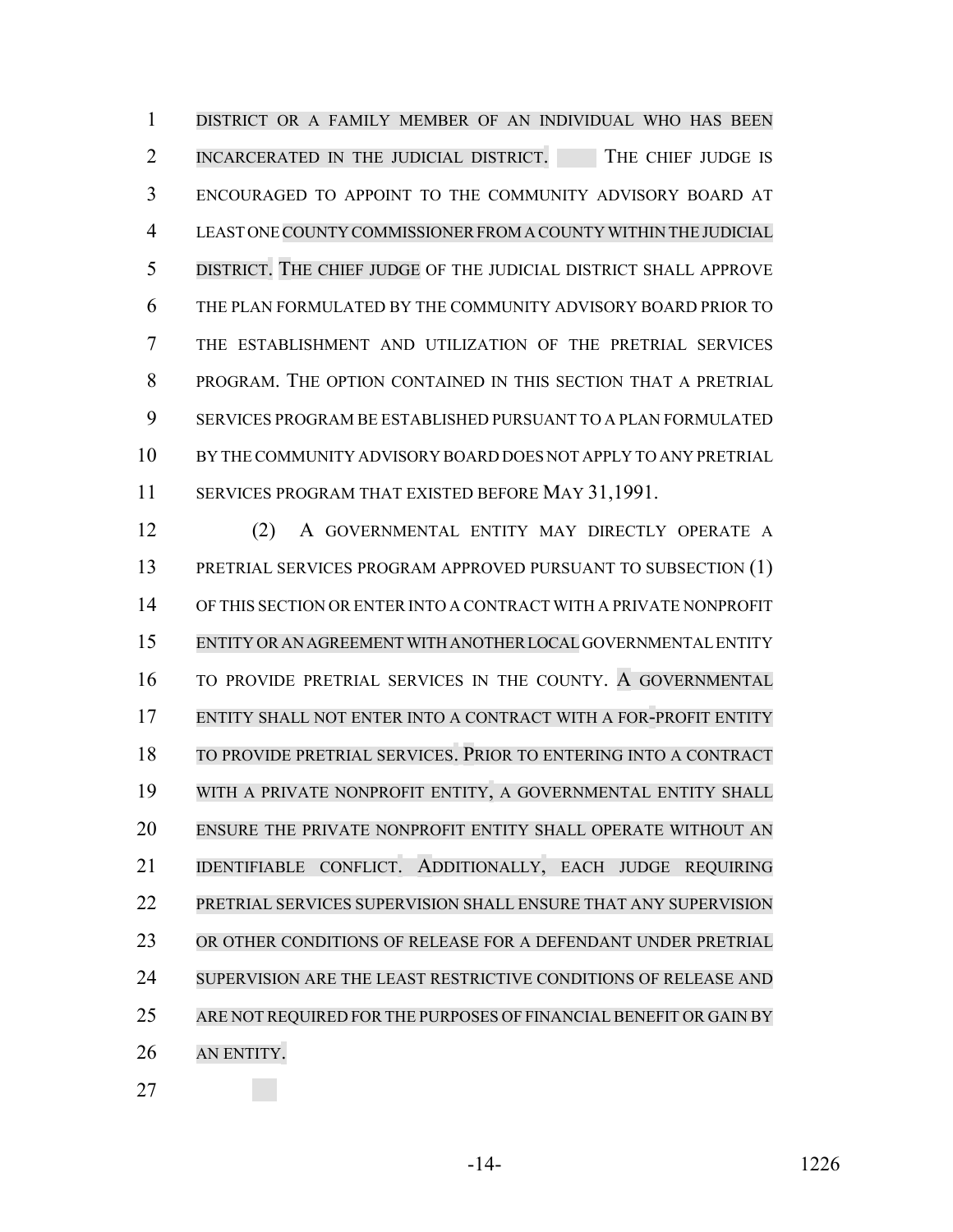(3) A PRETRIAL SERVICES PROGRAM CREATED PURSUANT TO THIS SECTION MUST MEET THE MINIMUM STANDARDS DEVELOPED PURSUANT TO SUBSECTION (2) OF THIS SECTION AND THE FOLLOWING CRITERIA:

 (a) THE PRETRIAL SERVICES PROGRAM MUST ESTABLISH A PROCEDURE FOR THE SCREENING OF PERSONS WHO ARE DETAINED DUE TO AN ARREST FOR THE ALLEGED COMMISSION OF A CRIME SO THAT SUCH INFORMATION MAY BE PROVIDED TO THE JUDGE OR OTHER DESIGNATED PERSON OR AGENCY WHO IS SETTING THE BOND AND CONDITIONS OF RELEASE.THE PRETRIAL SERVICES PROGRAM MUST PROVIDE INFORMATION THAT PROVIDES THE COURT WITH THE ABILITY TO MAKE AN APPROPRIATE 11 INITIAL BOND DECISION THAT IS BASED UPON FACTS RELATING TO THE RISK THAT THE PERSON WILL FLEE PROSECUTION AND THE RISK OF DANGER TO 13 ANY PERSON OR THE COMMUNITY.

 (b) THE PRETRIAL SERVICES PROGRAM MUST MAKE ALL REASONABLE ATTEMPTS TO PROVIDE THE COURT OR OTHER DESIGNATED PERSON OR AGENCY WITH SUCH INFORMATION DELINEATED IN THIS SECTION AS IS APPROPRIATE TO EACH PERSON SEEKING RELEASE FROM CUSTODY FOR PURPOSES OF SETTING BOND AND CONDITIONS OF RELEASE; (c) THE PRETRIAL SERVICES PROGRAM MUST USE AN EMPIRICALLY DEVELOPED PRETRIAL RISK ASSESSMENT TOOL THAT HAS BEEN APPROVED FOR USE BY THE STATE COURT ADMINISTRATOR PURSUANT TO SECTION 22 13-3-101 (11)(b), TO ASSESS A PERSON'S PREDICTIVE LEVEL OF PRETRIAL RISK ALONG WITH A STRUCTURED DECISION-MAKING DESIGN BASED UPON THE PERSON'S CHARGE AND THE RISK ASSESSMENT SCORE; AND (d) THE PRETRIAL SERVICES PROGRAM MUST WORK WITH ALL

 APPROPRIATE AGENCIES AND ASSIST WITH ALL EFFORTS TO COMPLY WITH SECTIONS 24-4.1-302.5 AND 24-4.1-303.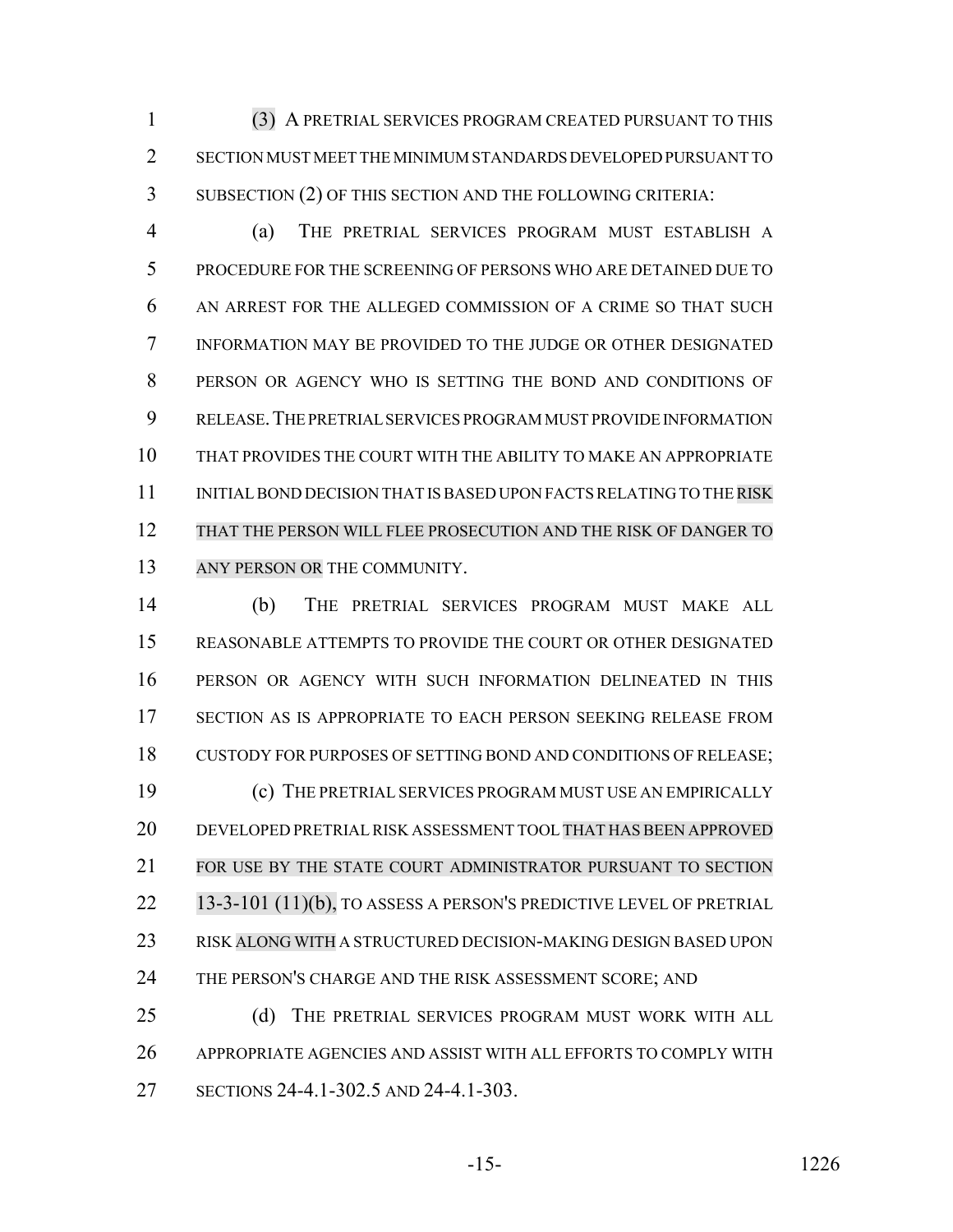(4) ANY PRETRIAL SERVICES PROGRAM MAY ALSO INCLUDE DIFFERENT METHODS AND LEVELS OF COMMUNITY-BASED SUPERVISION AS A CONDITION OF RELEASE, AND THE PRETRIAL SERVICES PROGRAM MUST USE ESTABLISHED METHODS FOR PERSONS WHO ARE RELEASED PRIOR TO TRIAL IN ORDER TO DECREASE UNNECESSARY PRETRIAL DETENTION. THE PRETRIAL SERVICES PROGRAM MAY INCLUDE, BUT IS NOT LIMITED TO, COURT DATE REMINDERS AND THE LEAST RESTRICTIVE CONDITIONS OF RELEASE AS OUTLINED IN SECTION 16-4-105 (8).

 (5) (a) COMMENCING JULY 1, 2012, EACH PRETRIAL SERVICES PROGRAM ESTABLISHED PURSUANT TO THIS SECTION SHALL PROVIDE AN ANNUAL REPORT TO THE JUDICIAL DEPARTMENT NO LATER THAN NOVEMBER 1 OF EACH YEAR, REGARDLESS OF WHETHER THE PROGRAM EXISTED PRIOR TO MAY 31, 1991. NOTWITHSTANDING SECTION 24-1-136 (11)(a)(I), THE JUDICIAL DEPARTMENT SHALL PRESENT AN ANNUAL COMBINED REPORT TO THE JUDICIARY COMMITTEES OF THE HOUSE OF REPRESENTATIVES AND THE SENATE, OR ANY SUCCESSOR COMMITTEES. THE REPORT TO THE JUDICIAL DEPARTMENT MUST INCLUDE, BUT IS NOT LIMITED TO, THE FOLLOWING INFORMATION:

 (I) THE TOTAL NUMBER OF PRETRIAL ASSESSMENTS PERFORMED BY THE PRETRIAL SERVICES PROGRAM AND SUBMITTED TO THE COURT;

**(II)** THE TOTAL NUMBER OF CLOSED CASES BY THE PRETRIAL SERVICES PROGRAM IN WHICH THE PERSON WAS RELEASED FROM CUSTODY 23 AND SUPERVISED BY THE PRETRIAL SERVICES PROGRAM;

 (III) THE TOTAL NUMBER OF CLOSED CASES IN WHICH THE PERSON WAS RELEASED FROM CUSTODY, WAS SUPERVISED BY THE PRETRIAL SERVICES PROGRAM, AND, WHILE UNDER SUPERVISION, APPEARED FOR ALL 27 SCHEDULED COURT APPEARANCES ON THE CASE;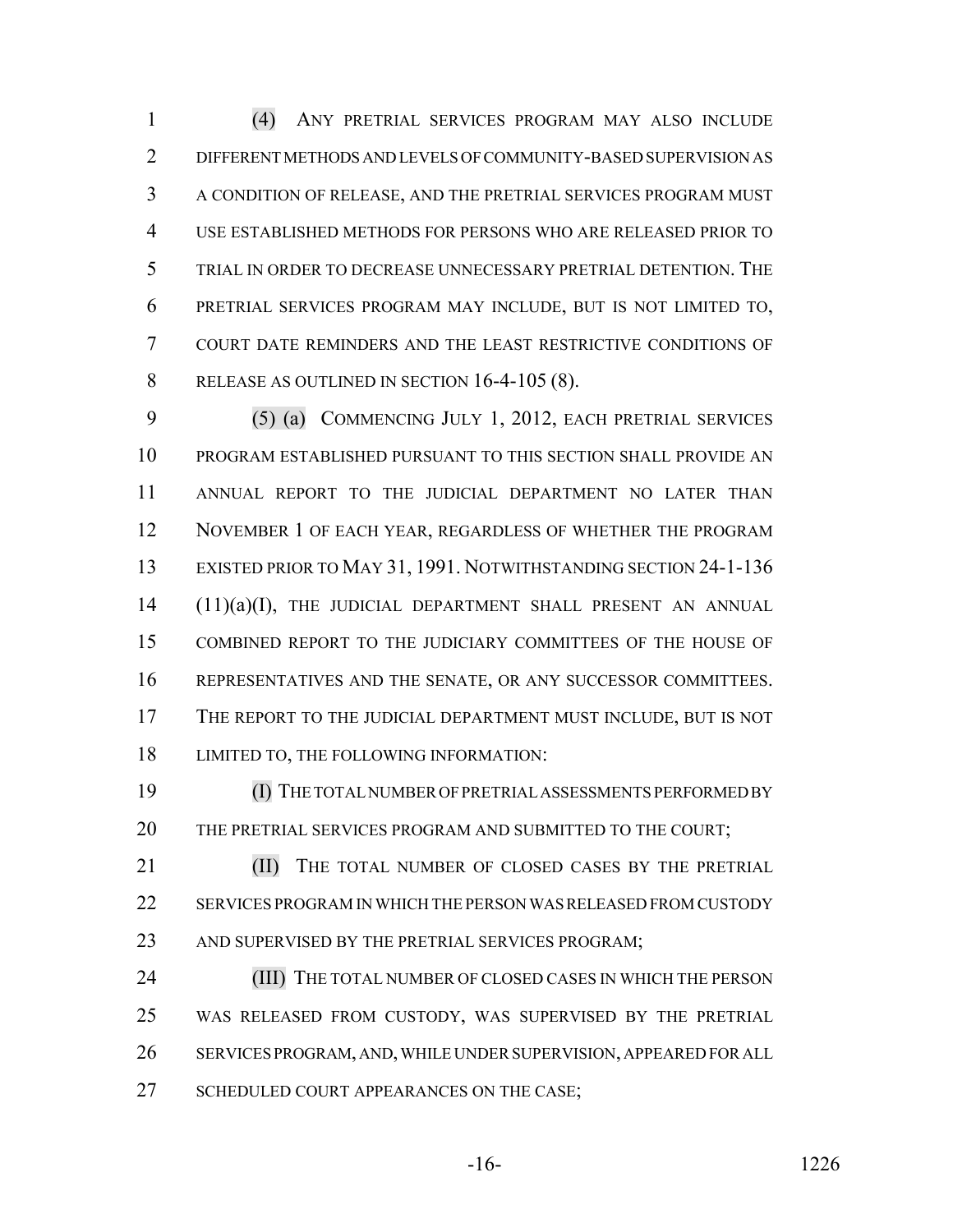(IV) THE TOTAL NUMBER OF CLOSED CASES IN WHICH THE PERSON WAS RELEASED FROM CUSTODY, WAS SUPERVISED BY THE PRETRIAL SERVICES PROGRAM, AND WAS NOT CHARGED WITH A NEW CRIMINAL OFFENSE THAT WAS ALLEGED TO HAVE OCCURRED WHILE UNDER SUPERVISION AND THAT CARRIED THE POSSIBILITY OF A SENTENCE TO JAIL OR IMPRISONMENT;

 (V) THE TOTAL NUMBER OF CLOSED CASES IN WHICH THE PERSON WAS RELEASED FROM CUSTODY AND WAS SUPERVISED BY THE PRETRIAL SERVICES PROGRAM, AND THE PERSON'S BOND WAS NOT REVOKED BY THE COURT DUE TO A VIOLATION OF ANY OTHER TERMS AND CONDITIONS OF SUPERVISION; AND

 (VI) ANY ADDITIONAL INFORMATION THE JUDICIAL DEPARTMENT 13 MAY REQUEST.

 (b) THE ANNUALREPORT REQUIRED BY SUBSECTION (5)(a) OF THIS SECTION BEGINNING IN 2020 AND EACH YEARTHEREAFTER MUST INCLUDE: (I) THE TOTAL NUMBER OF CLOSED CASES IN WHICH THE PERSON WAS RELEASED FROM CUSTODY, WAS SUPERVISED BY THE PRETRIAL SERVICES PROGRAM, AND, WHILE UNDER SUPERVISION, DID NOT HAVE A FAILURE TO APPEAR IN COURT THAT WAS NOT FOLLOWED UP BY A COURT APPEARANCE IN THAT CASE:

- (A) WITHIN 30 DAYS; AND
- **(B) WITHIN 90 DAYS.**

 (II) THE TOTAL NUMBER OF CLOSED CASES IN WHICH THE PERSON WAS RELEASED FROM CUSTODY, WAS SUPERVISED BY THE PRETRIAL SERVICES PROGRAM, AND WAS NOT CHARGED WITH A NEW CRIMINAL OFFENSE THAT CONSTITUTES A CRIME AS DEFINED IN SECTION 24-4.1-302 (1) THAT WAS ALLEGED TO HAVE OCCURRED WHILE UNDER SUPERVISION.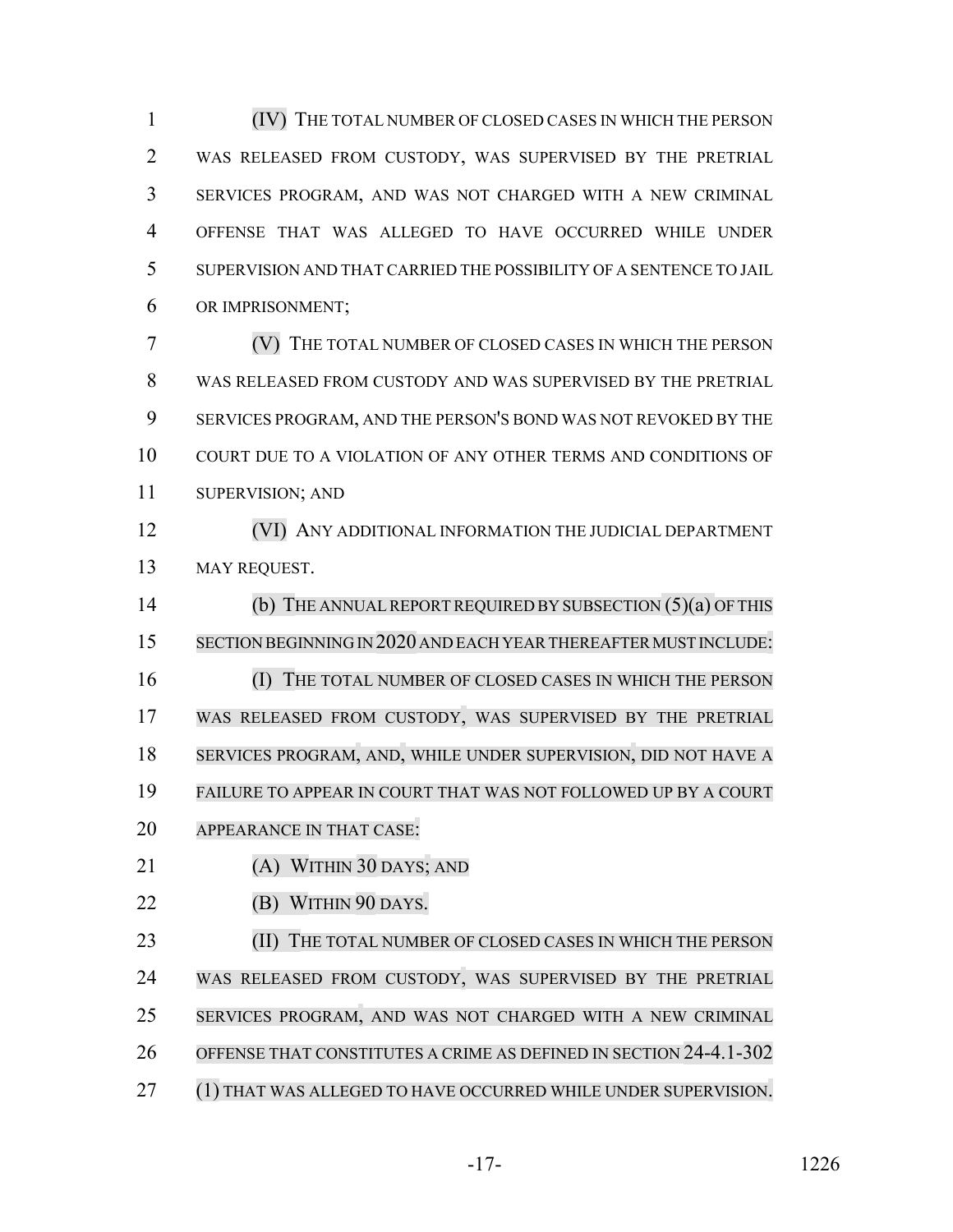(6) FOR THE REPORTS REQUIRED IN SUBSECTION (5) OF THIS SECTION, THE PRETRIAL SERVICES PROGRAM MUST INCLUDE INFORMATION DETAILING THE NUMBER OF PERSONS RELEASED ON A COMMERCIAL SURETY BOND IN ADDITION TO PRETRIAL SUPERVISION, THE NUMBER OF PERSONS RELEASED ON A CASH, PRIVATE SURETY, OR PROPERTY BOND IN ADDITION TO PRETRIAL SUPERVISION, AND THE NUMBER OF PERSONS RELEASED ON ANY FORM OF A PERSONAL RECOGNIZANCE BOND IN ADDITION TO PRETRIAL SUPERVISION.

 **SECTION 7.** In Colorado Revised Statutes, **add** 16-4-106.5 as follows:

 **16-4-106.5. Pretrial services cash fund created.** (1) THERE IS CREATED IN THE STATE TREASURY THE PRETRIAL SERVICES CASH FUND, REFERRED TO IN THIS SECTION AS THE "FUND", THAT CONSISTS OF ANY MONEY APPROPRIATED BY THE GENERAL ASSEMBLY TO THE FUND AND ANY MONEY RECEIVED THROUGH GIFTS, GRANTS, OR DONATIONS. THE MONEY IN THE FUND IS SUBJECT TO ANNUAL APPROPRIATION BY THE GENERAL 17 ASSEMBLY FOR THE IMPLEMENTATION OF THIS SECTION. THE STATE COURT ADMINISTRATOR IS AUTHORIZED TO ACCEPT ON BEHALF OF THE STATE ANY GIFTS, GRANTS, OR DONATIONS FROM ANY PRIVATE OR PUBLIC SOURCE FOR THE PURPOSE OF THIS SECTION. ALL PRIVATE AND PUBLIC MONEY RECEIVED THROUGH GIFTS, GRANTS, OR DONATIONS MUST BE TRANSMITTED TO THE STATE TREASURER, WHO SHALL CREDIT THE SAME 23 TO THE FUND.

24 (2) MONEY IN THE FUND MUST BE USED TO FUND INDIVIDUAL COUNTIES OR COUNTIES WORKING IN COOPERATION WITH EACH OTHER 26 THAT REQUEST FUNDS TO OPERATE OR ASSIST IN THE OPERATION OF A PRETRIAL SERVICES PROGRAM AS REQUIRED BY SECTION 16-4-106 (1).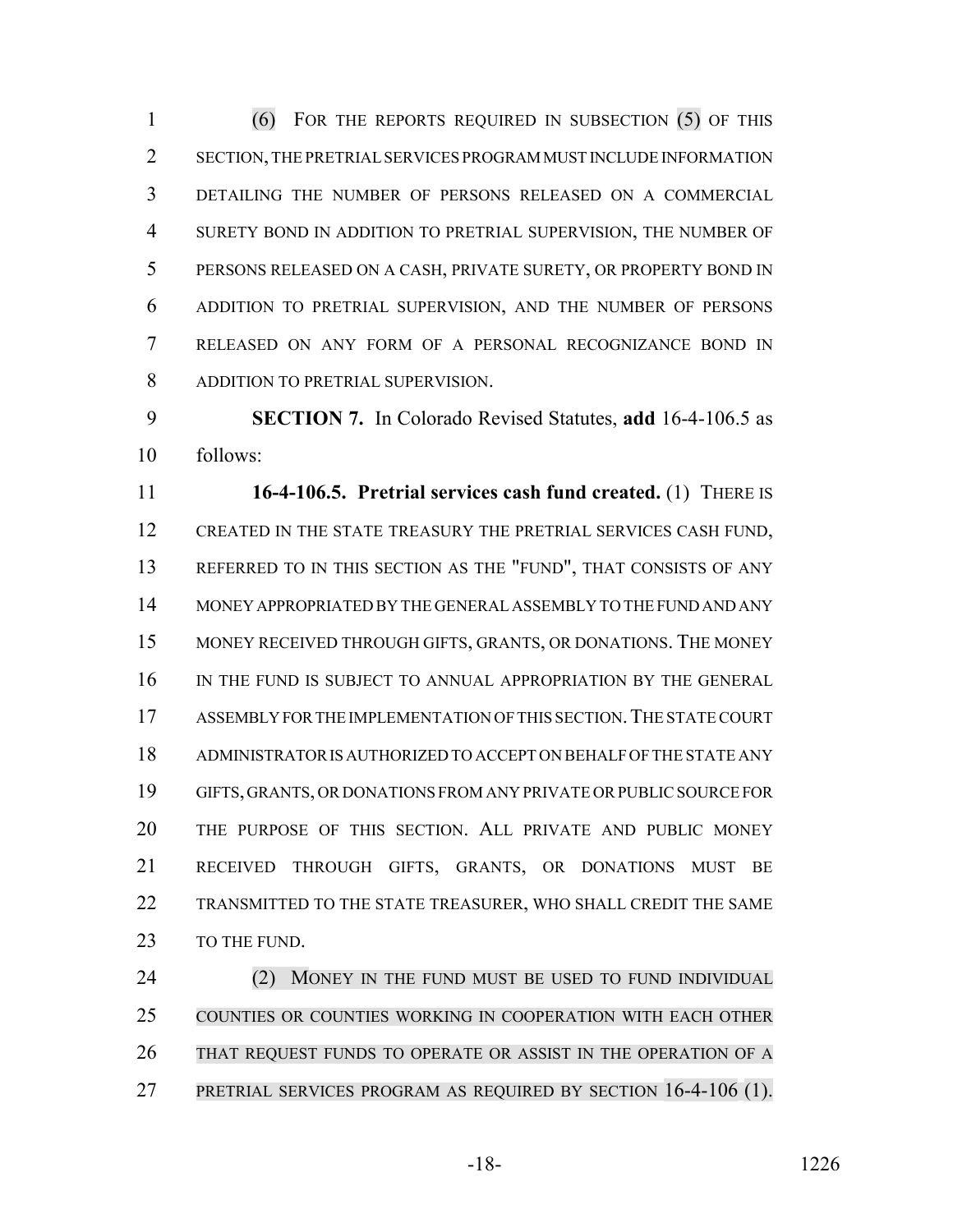MONEY MAY BE USED FOR THE ADMINISTRATIVE AND PERSONNEL COSTS RELATED TO THE OPERATION OF PRETRIAL SERVICES PROGRAMS AND ANY ADJUNCT SERVICES INCLUDING, BUT NOT LIMITED TO, PROGRAM DEVELOPMENT, ASSESSMENT SERVICES, CONTRACT SERVICES, MONITORING, AND SUPERVISION SERVICES. COUNTIES AND COUNTIES WORKING IN COOPERATION WITH EACH OTHER ARE ENCOURAGED TO SEEK FUNDING WHEN NECESSARY TO IMPLEMENT LOCALLY BASED PROGRAMS DESIGNED TO ACHIEVE THE GOALS OF EFFECTIVE PRETRIAL ASSESSMENT AND SUPERVISION. IF A COUNTY IS UNABLE TO OPERATE A PRETRIAL 10 SERVICES PROGRAM AS REQUIRED BY SECTION 16-4-106 (1), THE COUNTY SHALL REQUEST A WAIVER FROM COMPLIANCE FROM THE STATE COURT ADMINISTRATOR OUTLINING THE REASONS THE COUNTY IS UNABLE TO PROVIDE A PRETRIAL SERVICES PROGRAM DESPITE A POTENTIAL ALLOCATION FROM THE PRETRIAL SERVICES CASH FUND. THE WAIVER REQUEST SHALL DESCRIBE WHAT NECESSARY RESOURCES ARE UNAVAILABLE THAT PREVENT THE ESTABLISHMENT OF A PRETRIAL SERVICES PROGRAM IN THAT COUNTY, WHICH MAY INCLUDE,BUT ARE NOT LIMITED TO, THE NECESSARY AMOUNT OF FUNDING, THE LACK OF NECESSARY INFRASTRUCTURE, OR THE LACK OF PERSONNEL OR PROGRAM SERVICES WITHIN THAT COMMUNITY.

 **SECTION 8.** In Colorado Revised Statutes, **repeal and reenact, with amendments,** 16-4-107 as follows:

 **16-4-107. Time frames for commencement of action.** 25 (1) AFTER THE INITIAL HEARING AS PROVIDED BY SECTION 16-4-104, THE COURT SHALL ORDER THAT THE COMMENCEMENT OF THE CRIMINAL PROSECUTION BY THE FILING OF A COMPLAINT OR INFORMATION,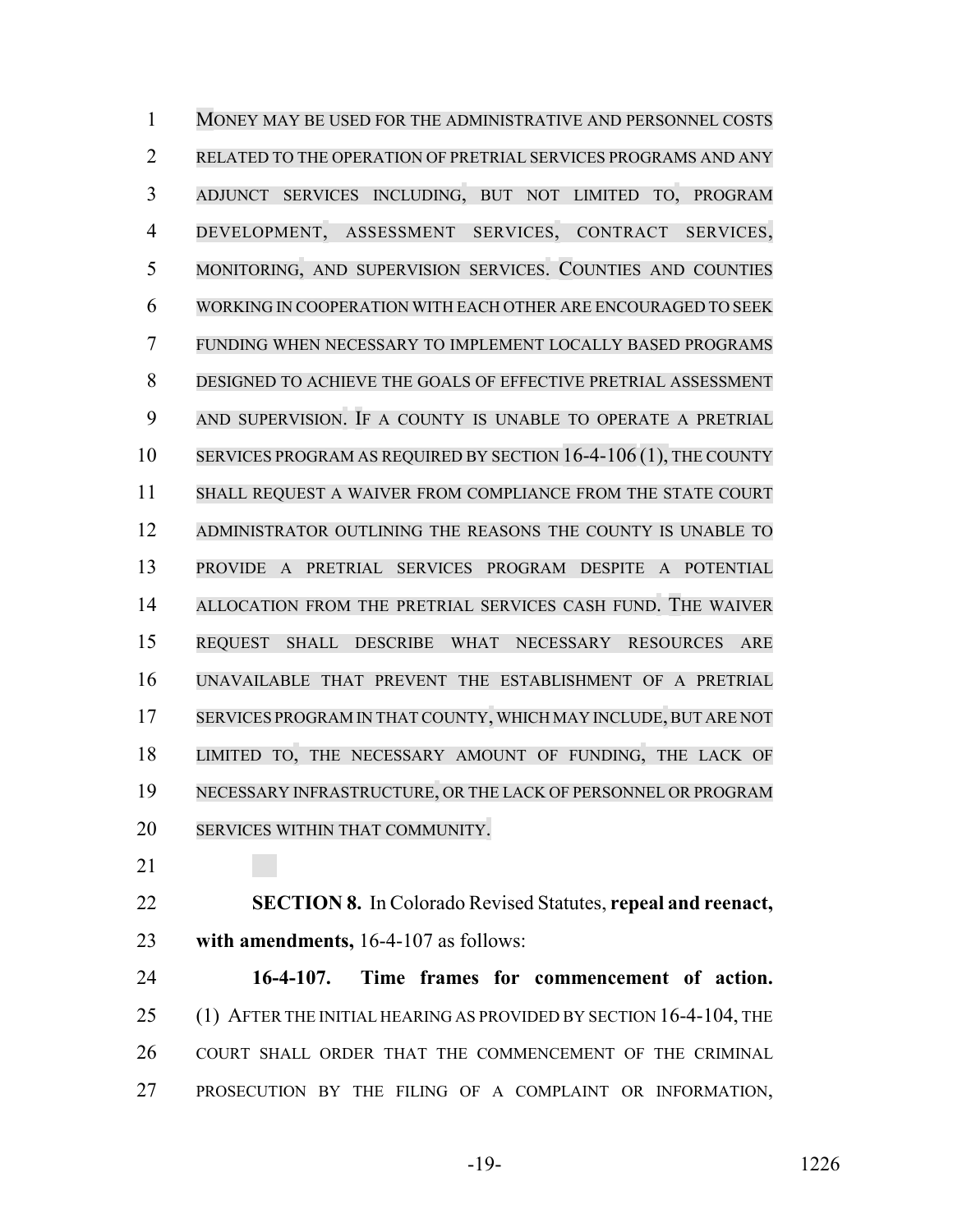PURSUANT TO THE PROVISIONS OF SECTION 16-5-101, MUST TAKE PLACE 2 WITHIN THREE DAYS AFTER THE INITIAL HEARING, EXCLUDING SATURDAY, SUNDAY, AND LEGAL HOLIDAYS, UNLESS GOOD CAUSE IS SHOWN TO THE COURT FOR ADDITIONAL TIME OR THE PARTIES AGREE TO ADDITIONAL TIME.

 (2) A DEFENDANT IN CUSTODY HAS SCHEDULING PRECEDENCE OVER ALL OTHER MATTERS FOR PURPOSES OF LITIGATED HEARINGS AND TRIALS, SUBJECT TO THE PROVISIONS OF SECTIONS 18-3-411 (4) AND SECTION 18-1-405.

 **SECTION 9.** In Colorado Revised Statutes, **repeal and reenact, with amendments,** 16-4-109 as follows:

 **16-4-109. Reduction or increase of monetary conditions of bond - change in type of bond or conditions of bond - definition.** (1) THE DEFENDANT, THE PROSECUTING ATTORNEY, OR THE BONDING AND RELEASE COMMISSIONER MAY ASK FOR THE REVIEW AND MODIFICATION OF ANY MONETARY OR NONMONETARY CONDITION OF BOND IF NEW INFORMATION IS DISCOVERED THAT WAS NOT PRESENTED AT THE TIME OF THE ORIGINAL SETTING OF BOND AND CONDITIONS OF RELEASE OR IF CIRCUMSTANCES HAVE CHANGED SINCE THE COURT MADE THE BOND DETERMINATION AND THIS NEW INFORMATION OR CHANGE IN CIRCUMSTANCES HAS A BEARING ON WHETHER THE CONDITION OF BOND IS REASONABLE AND NECESSARY PURSUANT TO THE PROVISIONS OF THIS SECTION.

24 (2) REQUESTS FOR REVIEW OR MODIFICATION OF A MONETARY OR NONMONETARY CONDITION OF BOND MAY BE MADE ORALLY OR IN WRITING WITH REASONABLE NOTICE TO THE OPPOSING PARTY; EXCEPT THAT, IF THE CASE ALLEGES A CRIME AS DEFINED IN SECTION 24-4.1-302, THE REQUEST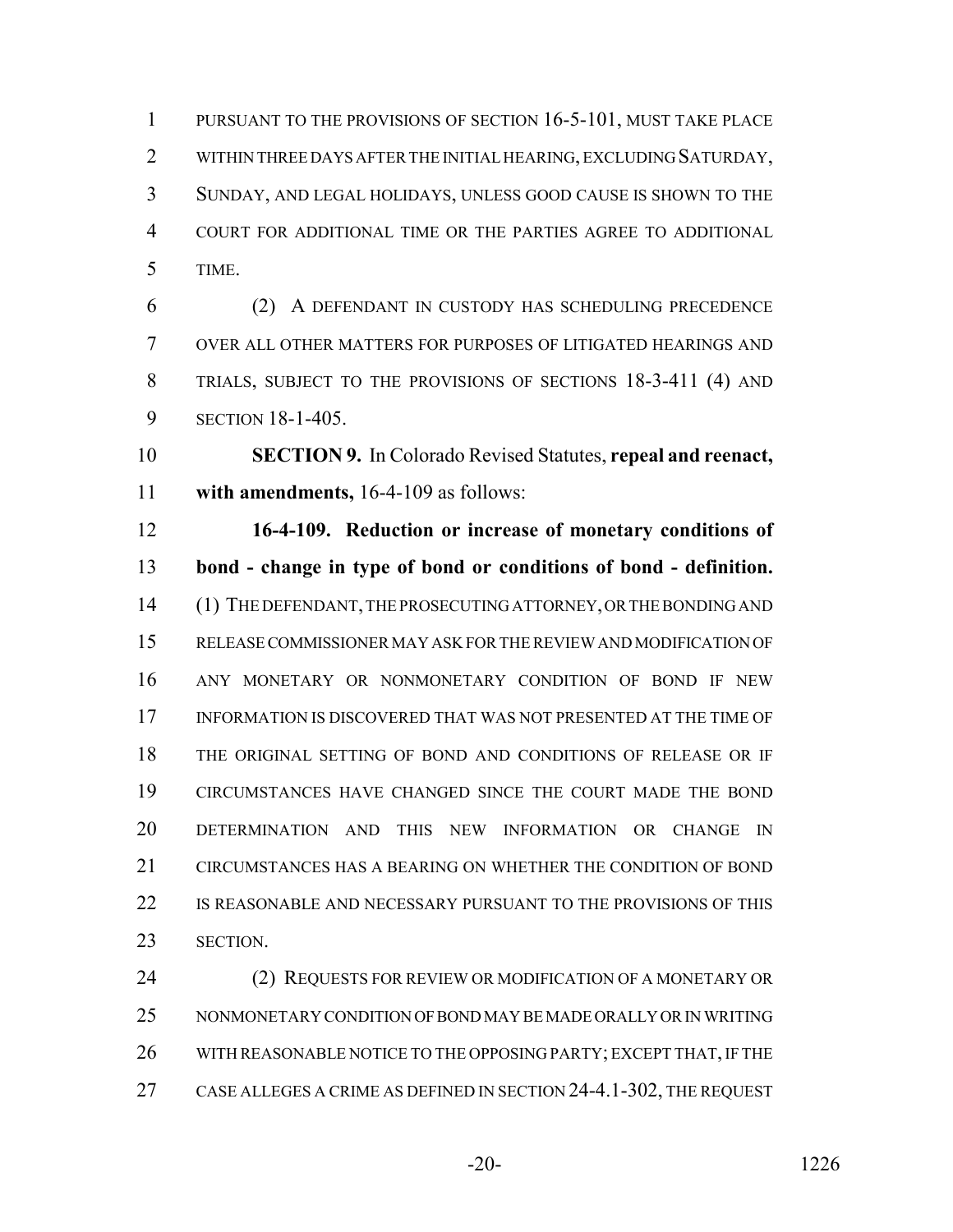FOR REVIEW MUST BE IN WRITING.

 (3) THE COURT SHALL HEAR THE REQUEST FOR REVIEW OF A MONETARY CONDITION OF BOND ON AN EXPEDITED BASIS AND MAKE A 4 DETERMINATION ON THE RECORD IN ORDER THAT THE DEFENDANT MAY EXERCISE HIS OR HER RIGHT TO APPEAL PURSUANT TO SECTION 16-4-204, OR ANY OTHER AVAILABLE APPELLATE REMEDIES.

 (4) (a) UPON VERIFIED APPLICATION BY THE DISTRICT ATTORNEY OR A BONDING AND RELEASE COMMISSIONER STATING FACTS OR CIRCUMSTANCES CONSTITUTING A BREACH OR A THREATENED BREACH OF ANY OF THE CONDITIONS OF THE BOND, THE COURT MAY ISSUE A WARRANT COMMANDING ANY PEACE OFFICER TO BRING THE DEFENDANT WITHOUT UNNECESSARY DELAY BEFORE THE COURT FOR A HEARING ON THE MATTERS SET FORTH IN THE APPLICATION. UPON ISSUANCE OF THE WARRANT, THE BONDING AND RELEASE COMMISSIONER SHALL NOTIFY THE BAIL BOND AGENT OF RECORD BY ELECTRONIC MAIL TO THE AGENT IF AVAILABLE WITHIN TWENTY-FOUR HOURS OR BY CERTIFIED MAIL NOT MORE THAN FOURTEEN DAYS AFTER THE WARRANT IS ISSUED. AT THE CONCLUSION OF THE HEARING, THE COURT MAY ENTER AN ORDER AUTHORIZED BY SUBSECTION (1) OF THIS SECTION. IF A BONDING AND RELEASE COMMISSIONER FILES AN APPLICATION FOR A HEARING PURSUANT 21 TO THIS SUBSECTION (4), THE BONDING COMMISSIONER SHALL NOTIFY THE DISTRICT ATTORNEY FOR THE JURISDICTION IN WHICH THE APPLICATION IS MADE OF THE APPLICATION WITHIN TWENTY-FOUR HOURS FOLLOWING THE 24 FILING OF THE APPLICATION.

 (b) AS USED IN THIS SUBSECTION (4), "BONDING AND RELEASE COMMISSIONER" MEANS A PERSON EMPLOYED BY A PRETRIAL SERVICES PROGRAM AS DESCRIBED IN SECTION 16-4-106, OR ANY OTHER PERSON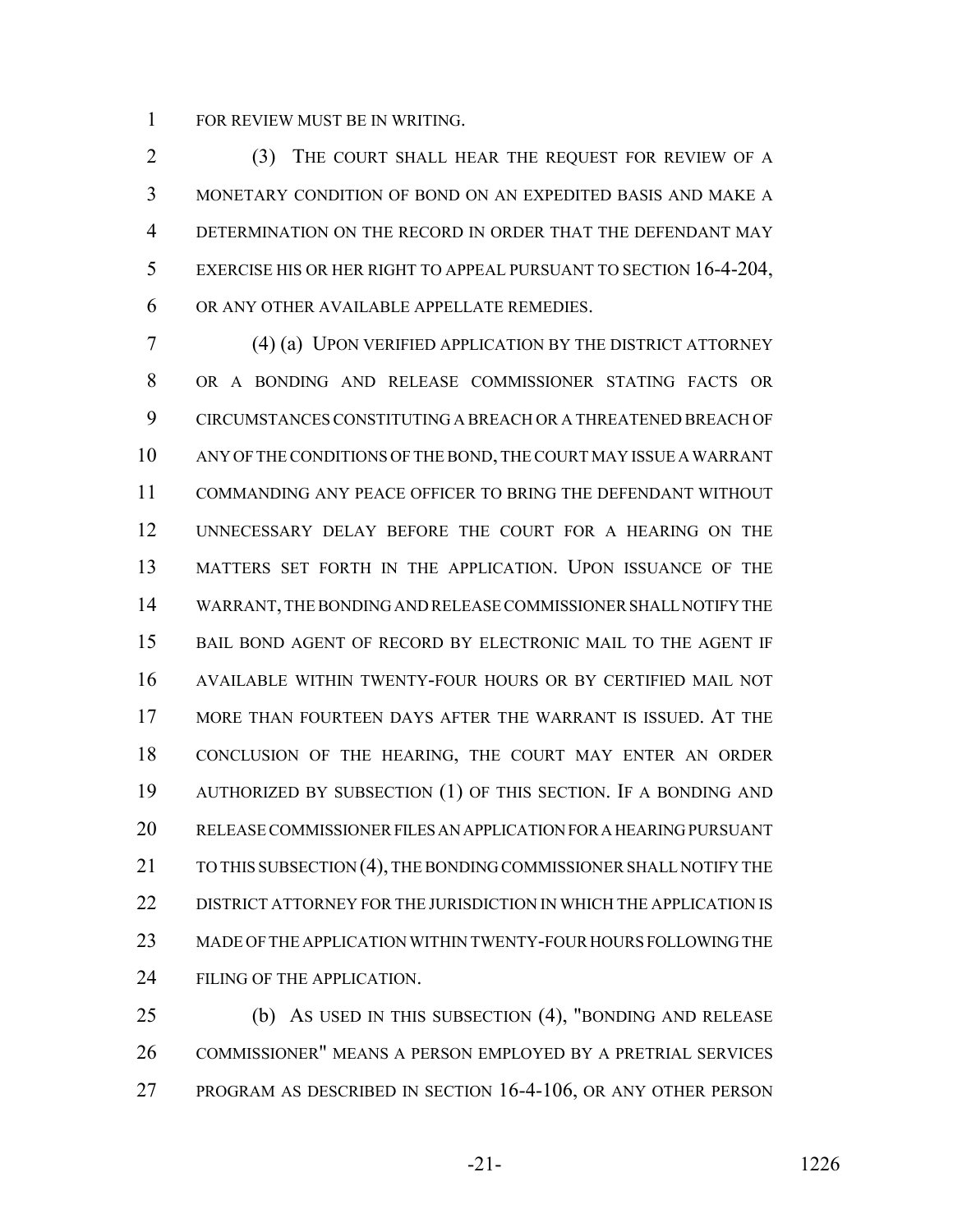DESIGNATED AS A BONDING AND RELEASE COMMISSIONER BY THE CHIEF OR PRESIDING JUDGE OF THE JUDICIAL DISTRICT TO CARRY OUT THE PROVISIONS OF THIS ARTICLE 4.

 (5) THE DISTRICT ATTORNEY AND THE DEFENDANT OR HIS OR HER ATTORNEY HAS THE RIGHT TO APPEAR AT ALL HEARINGS SEEKING MODIFICATION OF THE TERMS AND CONDITIONS OF BOND AND MAY ADVISE THE COURT ON ALL PERTINENT MATTERS DURING THE HEARING.

 **SECTION 10.** In Colorado Revised Statutes, 10-23-105, **amend** 9 (1) and (2) as follows:

 **10-23-105. Qualification bond - forfeiture.** (1) Each cash-bonding agent shall post a cash qualification bond of fifty thousand dollars with the division. The bond must be to the people of the state of Colorado in favor of any court in this state, whether municipal, county, district, or other court, and to the division for the purposes of this section. In the event of a forfeiture of a cash-bonding agent's qualification bond, the division has priority over all other claimants. To comply with this subsection (1), the bond must be conditioned upon full and prompt payment into the court ordering the bond forfeited. Cash-bonding agents shall not issue bonds except in accordance with section 16-4-104 20 (1)(c)(III), C.R.S. SECTION 16-4-104 (4)(c)(III). In the event of a qualification bond forfeiture, a cash-bonding agent shall not write new 22 bail bonds until the qualification bond is restored to fifty thousand dollars.

 (2) Each professional cash-bail agent shall post a cash qualification bond of no less than fifty thousand dollars with the division. The bond shall be to the people of the state of Colorado in favor of any court in this state, whether municipal, county, district, or other court, and to the division for the purposes of this section. A professional cash-bail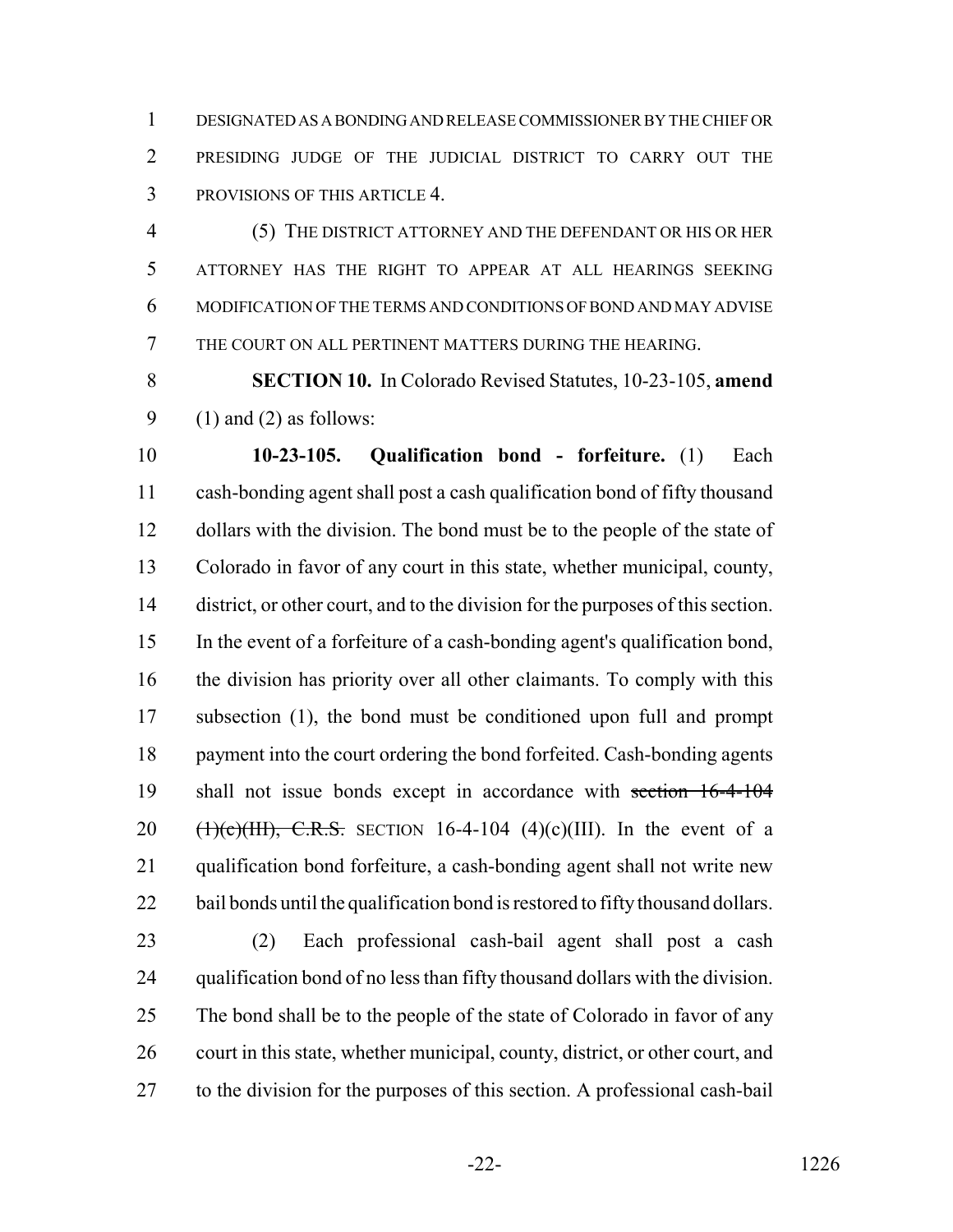agent shall not furnish a single bail greater than twice the amount of the bond posted with the division. In the event of a forfeiture of a professional cash-bail agent's qualification bond, the division has priority over all other claimants to the bond. To comply with this subsection (2), the bond must be conditioned upon full and prompt payment into the court ordering the bond forfeited. Professional cash-bail agents shall not 7 issue bonds except in accordance with section  $16-4-104(1)(c)(III)$ , C.R.S. SECTION 16-4-104 (4)(c)(III). In the event of a qualification bond forfeiture, a professional cash-bail agent shall not write new bail bonds until the qualification bond is restored to at least fifty thousand dollars.

 **SECTION 11.** In Colorado Revised Statutes, 13-3-101, **add** (11) as follows:

 **13-3-101. State court administrator - repeal.** (11) (a) ON OR 14 BEFORE JANUARY 1, 2020, THE STATE COURT ADMINISTRATOR SHALL, IN CONSULTATION WITH PRETRIAL SERVICES PROGRAMS AND RELEVANT PROFESSIONAL ASSOCIATIONS, INCLUDING BUT NOT LIMITED TO ANY COLORADO ASSOCIATION OF PRETRIAL SERVICES, ESTABLISH AND MAINTAIN MINIMUM STANDARDS FOR PRETRIAL SERVICES PROGRAMS APPROVED PURSUANT TO SECTION 16-4-106 (1). THE STATE COURT ADMINISTRATOR SHALL PROVIDE ADMINISTRATIVE OVERSIGHT OF PRETRIAL SERVICES PROGRAMS AND THEIR OPERATIONS ACCORDING TO UNIFORM STANDARDS AND PROTOCOLS ESTABLISHED BY THE STATE COURT ADMINISTRATOR. THE STATE COURT ADMINISTRATOR SHALLREVIEW ANY WAIVER REQUESTS SUBMITTED BY ANY COUNTY PURSUANT TO THE PROVISIONS OF SECTION 16-4-106.5 TO DETERMINE IF ANY TECHNICAL ASSISTANCE CAN BE PROVIDED TO THE COUNTY TO ALLOW FOR THE DEVELOPMENT OF A PRETRIAL SERVICES PROGRAM.THE WAIVER REQUESTS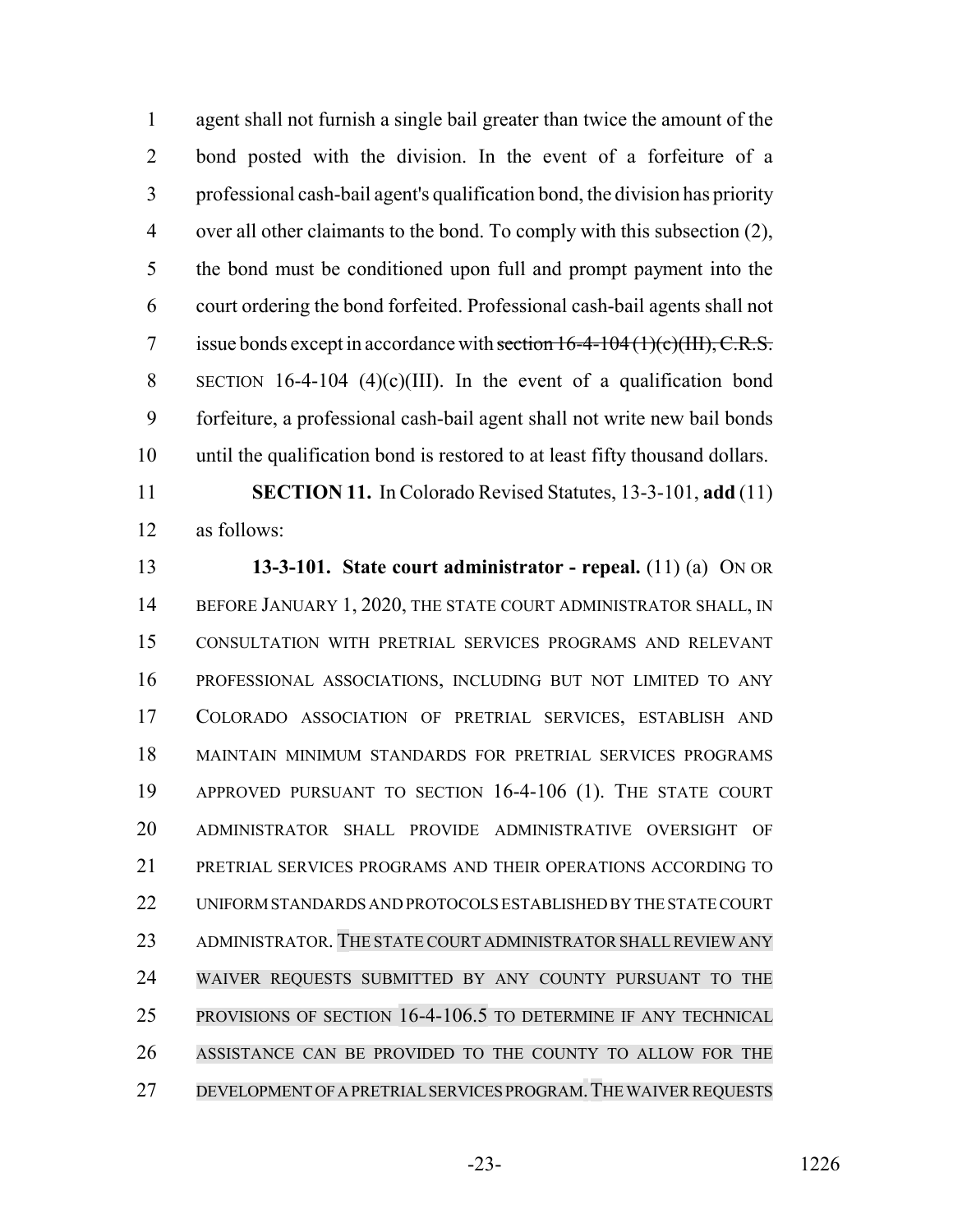1 SUBMITTED TO THE STATE COURT ADMINISTRATOR SHALL BE INCLUDED IN 2 THE ANNUAL REPORT AS DESCRIBED IN SECTION 16-4-106 (5) AND (6) ALONG WITH ANY RECOMMENDATIONS TO THE GENERAL ASSEMBLY REGARDING METHODS OR FUNDING NEEDED TO ACHIEVE PRETRIAL SERVICES IN EVERY COUNTY IN THE STATE.

 (b) (I) THE STATE COURT ADMINISTRATOR SHALL REVIEW AND APPROVE EMPIRICALLY DEVELOPED AND VALIDATED RISK ASSESSMENT INSTRUMENTS TO BE USED BY PRETRIAL SERVICES PROGRAMS AND JUDICIAL OFFICERS.

 (II) (A) BEGINNING ON JULY 1, 2021, ANY RISK ASSESSMENT INSTRUMENT APPROVED FOR USE MUST HAVE BEEN EVALUATED, DEVELOPED, AND VALIDATED IN COLORADO TO MAXIMIZE ACCURACY AND TO STATISTICALLY MINIMIZE BIAS ON THE BASIS OFRACE, ETHNICITY, AND GENDER. ADDITIONALLY, JUDICIAL RELIANCE ON THE ASSESSMENT IN PRETRIAL DECISION-MAKING MUST BE EVALUATED FOR BIAS ON THE BASIS OF RACE, ETHNICITY, AND GENDER. THE EVALUATIONS REQUIRED IN THIS SECTION MUST BE COMPLETED BY THE DIVISION OF CRIMINAL JUSTICE IN THE DEPARTMENT OF PUBLIC SAFETY OR A NONPROFIT RESEARCH ORGANIZATION. (B) ANY APPROVED RISK ASSESSMENT INSTRUMENT MUST BE EVALUATED FOR ACCURACY AND FOR BIAS AS DESCRIBED IN SUBSECTION (11)(b)(II)(A) OF THIS SECTION EVERY THREE YEARS. **COUPS** (C) THE JUDICIAL DEPARTMENT AND THE DEPARTMENT OF PUBLIC 24 SAFETY, AS PART OF THEIR HEARINGS REQUIRED BY SECTION 2-7-203(2), SHALL PRESENT THE FINDINGS OF ANY STUDY CONDUCTED TO EVALUATE

A RISK ASSESSMENT INSTRUMENT FOR BIAS AND EFFORTS TO REDUCE ANY

IDENTIFIED BIAS.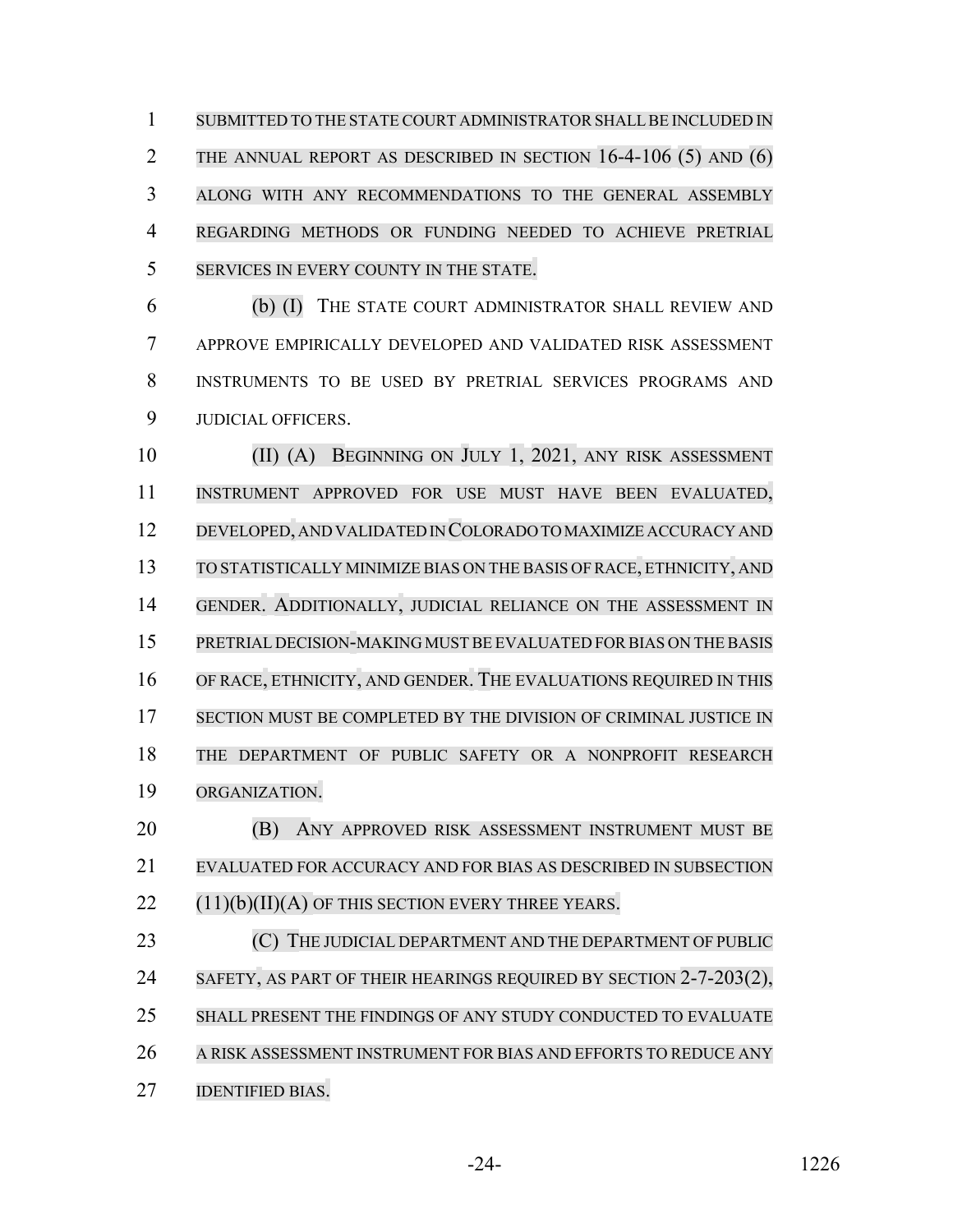(D) THE JUDICIAL DEPARTMENT AND THE DEPARTMENT OF PUBLIC SAFETY SHALL COOPERATE TO DEVELOP AND AGREE UPON STATISTICAL AND REPORTING METHODOLOGIES TO BE USED FOR THE REPORTING DESCRIBEDIN THIS SUBSECTION (11)(b)(II) ANDSHALLSUBMIT APLANFOR IMPLEMENTATION OF THE STATISTICAL AND REPORTING METHODOLOGIES TO THE GENERAL ASSEMBLY BY JANUARY 1, 2020.

 (III) BEGINNING ON JANUARY 1, 2024, ANY RISK ASSESSMENT INSTRUMENT APPROVED FOR USE MUST PROVIDE PRETRIAL DECISION-MAKERS SEPARATERISK CATEGORY INFORMATION FOR EACH OF 10 THE PRETRIAL RISKS IDENTIFIED IN SECTION  $16-4-104$   $(1)(a)(I)$  and (1)(a)(II) IF STATISTICALLY POSSIBLE.

 (IV) IN ORDER TO EVALUATE AN APPROVED RISK ASSESSMENT INSTRUMENT FOR BIAS AND PROPER MEASUREMENT OF RISK FACTORS, BEGINNING ON JANUARY 1, 2020, EACH JURISDICTION USING A RISK ASSESSMENT INSTRUMENT SHALL COLLECT ALL RELEVANT DATA AS 16 REQUESTED BY THE STATE COURT ADMINISTRATOR IN CONJUNCTION WITH THE DIVISION OF CRIMINAL JUSTICE IN THE DEPARTMENT OF PUBLIC SAFETY. THIS DATA MUST INCLUDE, AT A MINIMUM, THE FOLLOWING INFORMATION FOR EACH PERSON ASSESSED: **(A) RACE, ETHNICITY, AND GENDER; (B) THE PRETRIAL RISK CATEGORY; (C) SCORES ASSIGNED TO EACH UNDERLYING VARIABLE USED BY** 23 A RISK ASSESSMENT INSTRUMENT;

**(D)** THE TOTAL RISK ASSESSMENT INSTRUMENT SCORE;

 (E) ANY RECOMMENDATION MADE BY A STRUCTURED DECISION-MAKING DESIGN, IF AVAILABLE;

(F) WHETHER THE RECOMMENDATION OF A STRUCTURED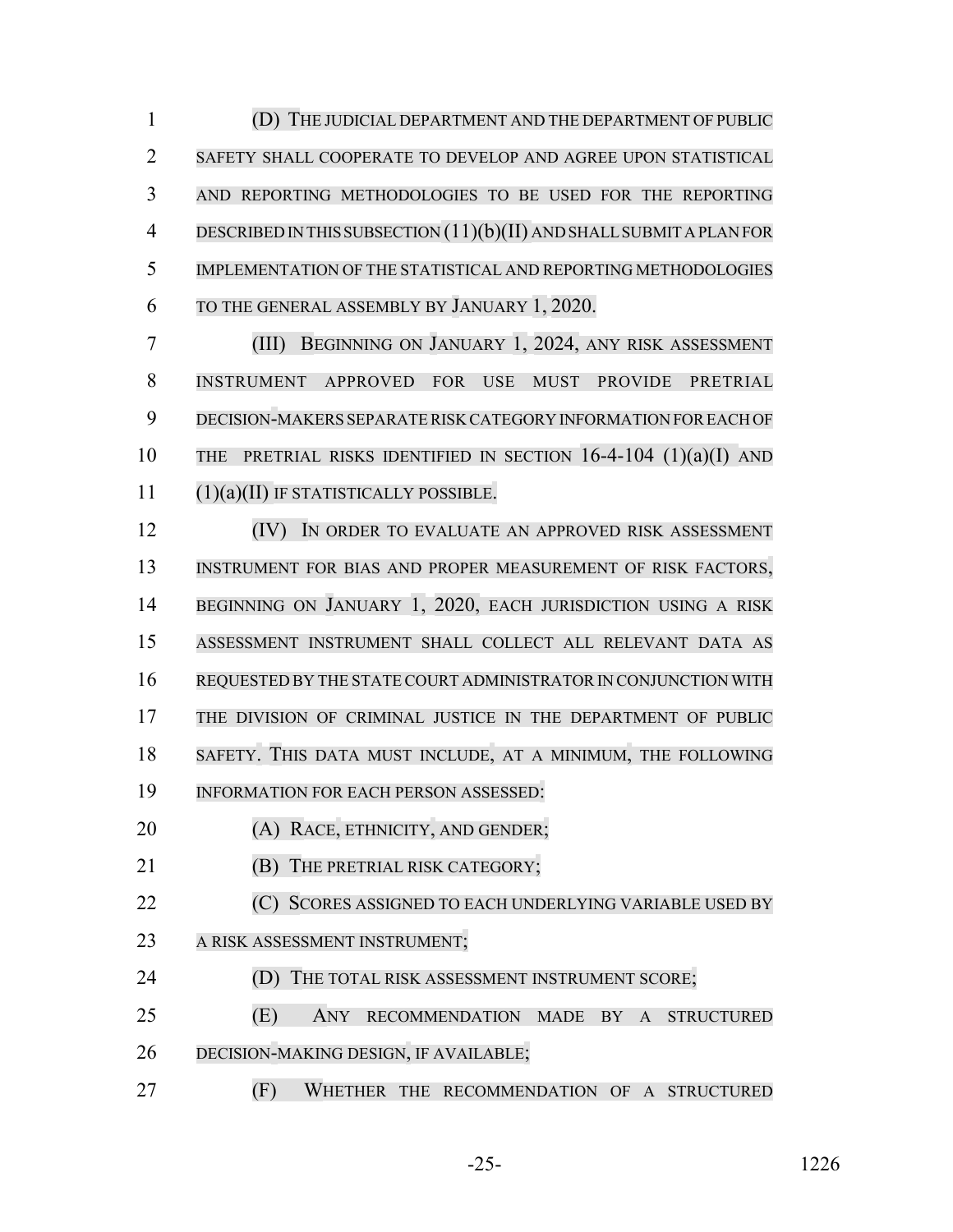DECISION-MAKING DESIGN WAS FOLLOWED BY THE COURT, IF AVAILABLE; 2 (G) THE BOND TYPE SET BY THE COURT; (H) THE CONDITIONS OF BOND SET BY THE COURT, WHICH MUST INCLUDE, BUT IS NOT LIMITED TO, THE MONETARY CONDITIONS IMPOSED; (I) WHETHER THE DEFENDANT WAS RELEASED; (J) IF THE DEFENDANT FAILED TO APPEAR FOR COURT WHILE ON SUPERVISION, WHETHER THE DEFENDANT SUBSEQUENTLY APPEARED IN THAT CASE WITHIN THIRTY DAYS, NINETY DAYS, AND ONE HUNDRED TWENTY DAYS; **(K)** THE PRETRIAL SUPERVISION OUTCOME; AND (L) THE RESULTS OF ANY ADDITIONAL ASSESSMENTS USED IN ORDER TO PROVIDE ADDITIONAL INFORMATION TO THE COURT. (V) UPON REQUEST BY THE DIVISION OF CRIMINAL JUSTICE IN THE 14 DEPARTMENT OF PUBLIC SAFETY, THE STATE COURT ADMINISTRATOR SHALLPROVIDE ANY AVAILABLE INFORMATION NECESSARY TO EVALUATE AN APPROVED RISK ASSESSMENT PURSUANT TO THIS SECTION. (c) THE STATE COURT ADMINISTRATOR SHALL PROVIDE TECHNICAL ASSISTANCE TO LOCAL PRETRIAL SERVICES PROGRAM STAKEHOLDERS TO INCLUDE TRAINING, EDUCATION, INFORMATIONAL MATERIALS, AND TOOLS TO TRACK OUTCOMES AND FIDELITY TO BEST PRACTICES. THE STATE COURT ADMINISTRATOR SHALL COLLECT, ANALYZE, AND REPORT CENTRALIZED DATA TO IDENTIFY PRETRIAL RELEASE SERVICES TRENDS 23 AND OUTCOMES THROUGHOUT THE STATE. 24 (d) THE STATE COURT ADMINISTRATOR SHALL ALLOCATE MONEY FROM THE PRETRIAL SERVICES CASH FUND ESTABLISHED IN SECTION 16-4-106.5. THE STATE COURT ADMINISTRATOR SHALL DEVELOP AND MAINTAIN AN ANNUAL FORMULA FUNDING MODEL TO EQUITABLY AND

-26- 1226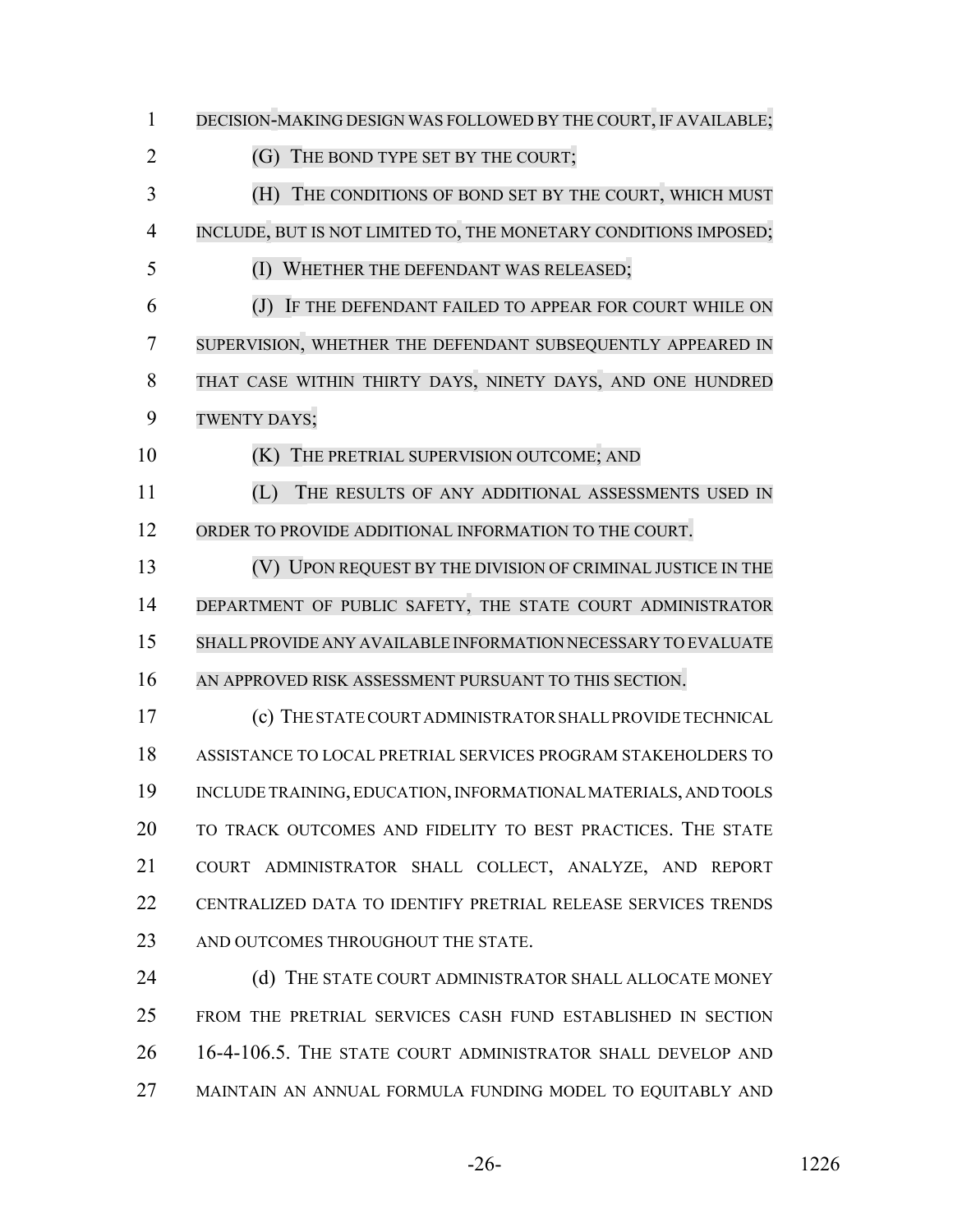OBJECTIVELY ALLOCATE AND DISTRIBUTE THE PRETRIAL SERVICES CASH FUND AMONG COUNTIES THAT REQUEST MONEY FOR PRETRIAL SERVICES. COUNTIES WITHOUT PRETRIAL SERVICES PROGRAMS AS OF JULY 1, 2019, MUST BE THE HIGHEST PRIORITY FOR ALLOCATIONS FROM THE PRETRIAL SERVICES CASH FUND.

 (e) THE STATE COURT ADMINISTRATOR SHALL ESTABLISH ADMINISTRATIVE REPORTING PROCEDURES TO BE USED BY PRETRIAL SERVICES PROGRAMS. THE STATE COURT ADMINISTRATOR SHALL USE PRETRIAL SERVICES PROGRAM REPORTS TO ENSURE:

 (I) EACH PRETRIAL SERVICES PROGRAM'S USE OF MONEY IS CONSISTENT WITH THE GENERAL ASSEMBLY'S INTENT AS SET FORTH IN SECTION 16-4-106.5; AND

 (II) THE JUDICIAL DEPARTMENT MEETS ITS REPORTING 14 REQUIREMENTS AS SET FORTH IN SECTION 16-4-106 (5) AND (6).

 **SECTION 12.** In Colorado Revised Statutes, 16-4-111, **amend** (3) as follows:

 **16-4-111. Disposition of security deposits upon forfeiture or termination of bond.** (3) When the defendant has been released upon deposit of cash or property, upon an unsecured personal recognizance 21 bond with a monetary condition pursuant to section 16-4-104,  $\left(\frac{1}{a}\right)$  or  $22 \left(1\right)(b)$ , or upon a surety bond secured by property, if the defendant fails to appear in accordance with the primary condition of the bond, the court shall declare a forfeiture. Notice of the order of forfeiture shall be mailed by the court to the defendant, all sureties, and all depositors or assignees of any deposits of cash or property if such sureties, depositors, or assignees have direct contact with the court, at their last-known addresses.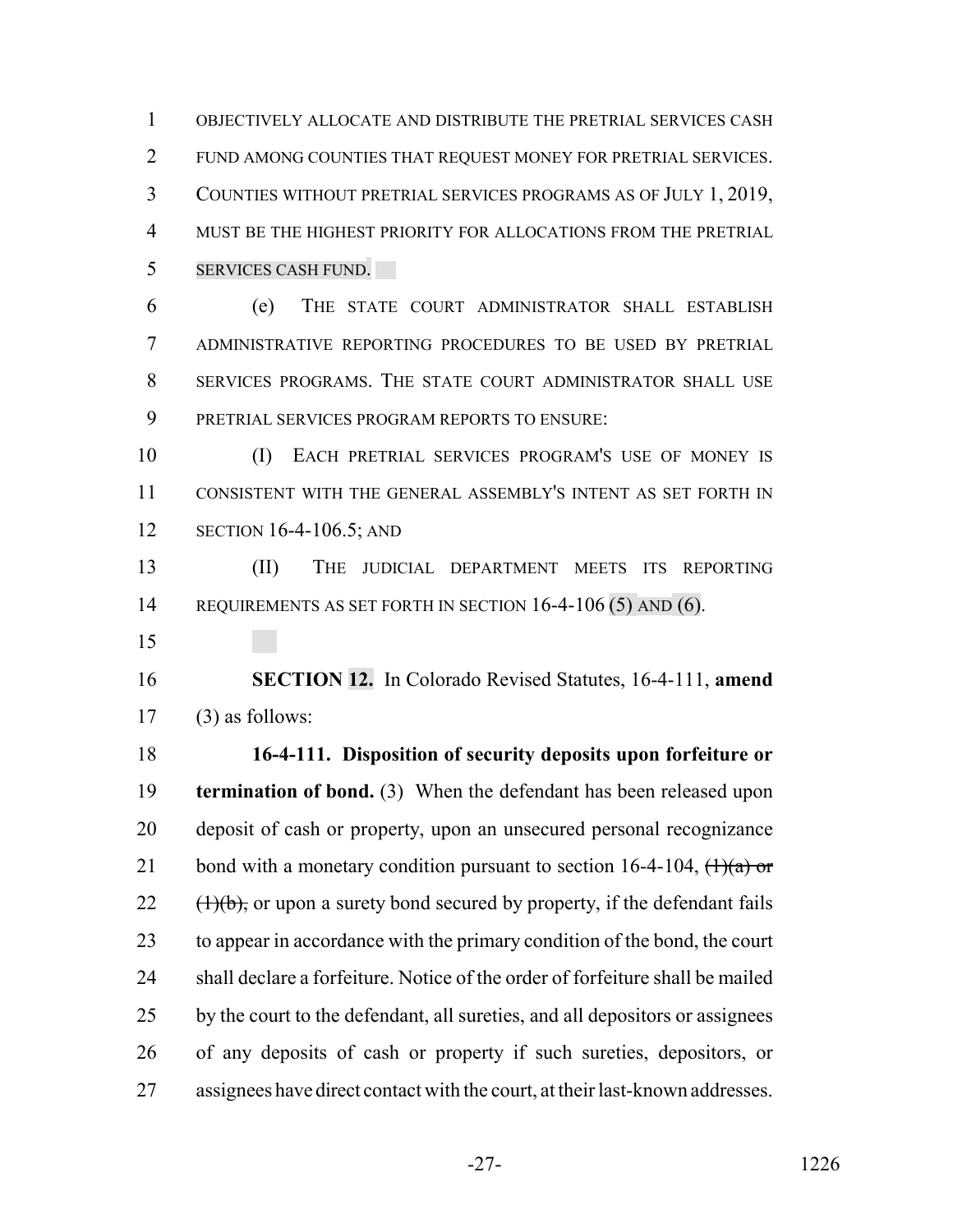Such notice shall be sent within fourteen days after the entry of the order of forfeiture. If the defendant does not appear and surrender to the court having jurisdiction within thirty-five days from the date of the forfeiture or within that period satisfy the court that appearance and surrender by the defendant is impossible and without fault by such defendant, the court may enter judgment for the state against the defendant for the amount of the bond and costs of the court proceedings. Any cash deposits made with the clerk of the court shall be applied to the payment of costs. If any amount of such cash deposit remains after the payment of costs, it shall be applied to payment of the judgment.

 **SECTION 13.** In Colorado Revised Statutes, 16-4-203, **amend** 12  $(4)$  as follows:

 **16-4-203. Appeal bond hearing - order.** (4) Upon written motion of the state or the defendant, the sentencing court may increase or reduce the amount of appeal bond, alter the security for or conditions of the appeal bond, or revoke the appeal bond. Notice of hearing on the motion shall be given in the manner provided in section 16-4-107 SECTION 16-4-109.

 **SECTION 14.** In Colorado Revised Statutes, 16-8.5-105, **amend** (1)(c) as follows:

 **16-8.5-105. Evaluations and report.** (1) (c) The court, when 22 setting bond pursuant to section 16-4-103 SECTION 16-4-104, if the defendant is eligible for bond, and after receiving any information pursuant to section 16-4-106, shall not consider the need for the 25 defendant to receive an evaluation pursuant to this article ARTICLE 8.5.

 **SECTION 15.** In Colorado Revised Statutes, 19-2-509, **amend** (4)(a) as follows: